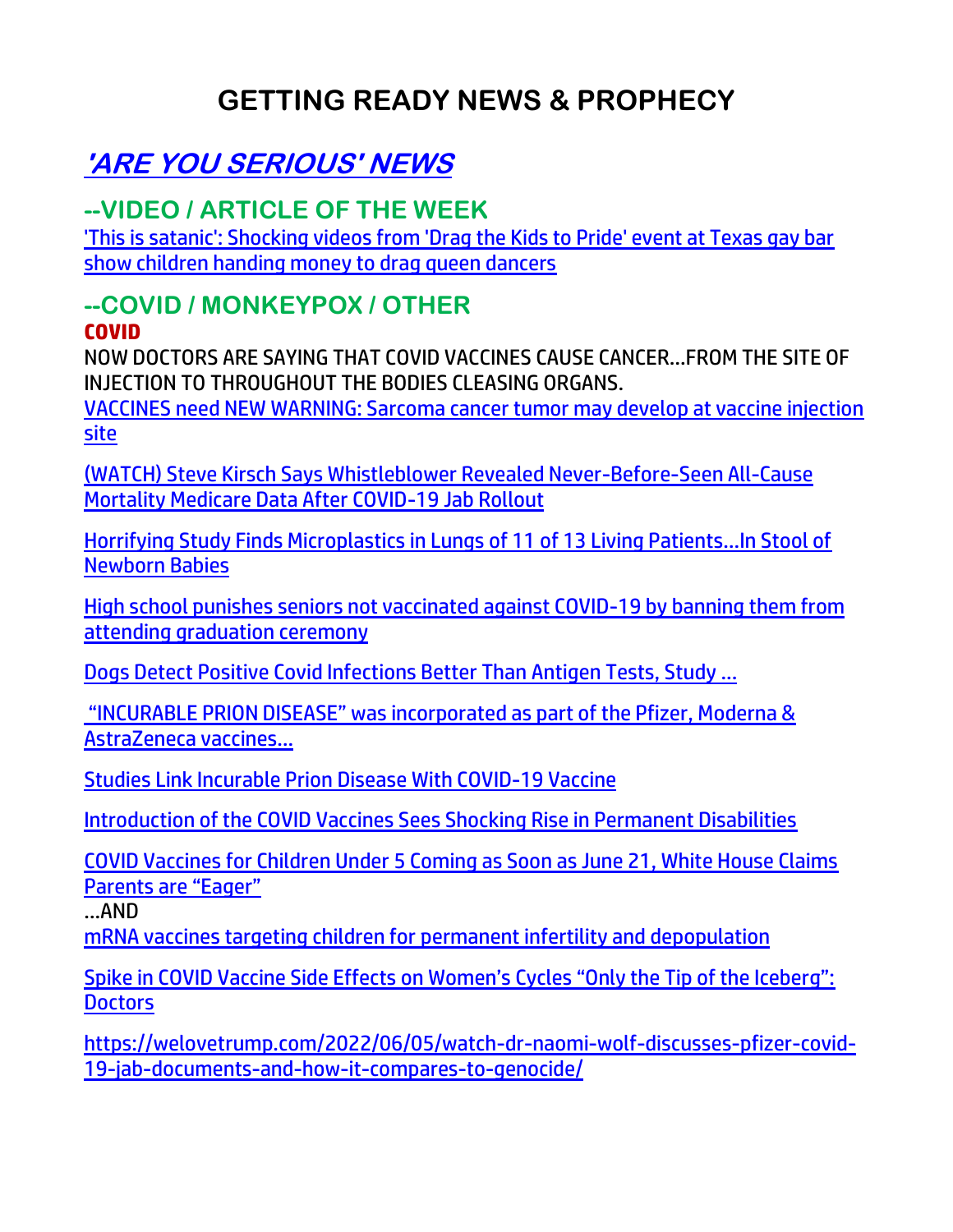[Shanghai in CHAOS as residents rush to flee the city following rollback of COVID-19](https://www.naturalnews.com/2022-06-03-shanghai-residents-flee-city-rollback-covid-restrictions.html)  [restrictions](https://www.naturalnews.com/2022-06-03-shanghai-residents-flee-city-rollback-covid-restrictions.html)

[Hong Kong government pays out \\$255K for a single vaccine-related death](https://www.naturalnews.com/2022-06-03-hk-government-pays-out-vaccine-related-death.html)

[Edward Jenner, the supposed "Father of Immunology," was a complete huckster and](https://www.naturalnews.com/2022-06-03-edward-jenner-father-of-immunology-complete-huckster.html)  [fraud who never passed a single medical examination in his life](https://www.naturalnews.com/2022-06-03-edward-jenner-father-of-immunology-complete-huckster.html) – OpEd

[Israeli study links Covid vaccines to 25% increase in cardiac arrest](https://www.israel365news.com/269952/israeli-study-links-covid-vaccines-to-25-increase-in-cardiac-arrest/)

[FDA Flags Heart Inflammation Risk Over Novavax COVID-19 Vaccine](https://lists.youmaker.com/links/0MFhGPQUk6/Jlid8tcrj/7xAbPNiP2/H8rnt8UzgV)

[Alarming increase in deaths in yet another highly vaxxed nation](https://www.wnd.com/2022/06/alarming-increase-deaths-yet-another-highly-vaxxed-nation/)

[NHS reveals in FOI that Ambulance Call-Outs for Heart Illness have DOUBLED since](https://expose-news.com/2022/06/06/nhs-ambulance-call-outs-heart-doubled-since-covid-vaccination/)  [Covid-19 Vaccination began among all age-groups](https://expose-news.com/2022/06/06/nhs-ambulance-call-outs-heart-doubled-since-covid-vaccination/)

++++++++++++++++++++++++++++++++++++++++++++++

#### **MONKEYPOX**

Dr. David Martin: Monkeypox planned release is "domestic terror" operation against humanity

[CDC preparing bogus narrative to push SMALLPOX vaccines, mask mandates in reaction](https://www.naturalnews.com/2022-06-05-cdc-preparing-bogus-narrative-smallpox-vaccines-stop-monkeypox.html)  [to MONKEYPOX spread](https://www.naturalnews.com/2022-06-05-cdc-preparing-bogus-narrative-smallpox-vaccines-stop-monkeypox.html)

[Midterm elections might get cancelled if they can push the monkeypox panic hard](https://www.naturalnews.com/2022-06-06-midterm-elections-may-get-canceled-monkeypox-pandemic.html)  [enough](https://www.naturalnews.com/2022-06-06-midterm-elections-may-get-canceled-monkeypox-pandemic.html)

[Study finds monkeypox virus has been heavily manipulated in a lab](https://www.naturalnews.com/2022-06-03-study-finds-monkeypox-virus-manipulated-in-lab.html)

[Woke mainstream media suddenly drops monkeypox scare stories to avoid offending](https://www.naturalnews.com/2022-06-05-woke-media-monkeypox-scare-offending-gays.html)  [gays](https://www.naturalnews.com/2022-06-05-woke-media-monkeypox-scare-offending-gays.html)

[History Lesson: There were more DEATHS caused by the SMALLPOX VACCINE than by](https://www.naturalnews.com/2022-06-04-more-deaths-caused-by-smallpox-vaccine-than-virus-itself.html)  [the virus itself](https://www.naturalnews.com/2022-06-04-more-deaths-caused-by-smallpox-vaccine-than-virus-itself.html)

[DEJA VU: Just like cruise ships that came to America carrying COVID-infected people,](https://www.naturalnews.com/2022-06-04-deja-vu-cruise-ships-covid-gay-parade-monkeypox-super-spreader.html)  [gay parade likely a MONKEYPOX super-spreader](https://www.naturalnews.com/2022-06-04-deja-vu-cruise-ships-covid-gay-parade-monkeypox-super-spreader.html)

**--OTHER (Hunter Biden section below)** [Family: Hide details of Clinton adviser hanging from tree, gun blast to chest](https://www.wnd.com/2022/06/family-hide-details-clinton-adviser-hanging-tree-shotgun-blast-chest/)

[Cancer Trial Using Monoclonal Antibody Finds Remission in Every Patient: Report](https://lists.youmaker.com/links/84g4yBVh5Z/Jlid8tcrj/7xAbPNiP2/zYPgUI3U9i) 

California — [the most restrictive gun law state in the country](https://link.theblaze.com/click/27964717.1141762/aHR0cHM6Ly93d3cudGhlYmxhemUuY29tL25ld3MvY2FsaWZvcm5pYS1hY3RpdmUtc2hvb3Rlci1pbmNpZGVudHMtZ3VuLWNvbnRyb2w_dXRtX3NvdXJjZT10aGVibGF6ZS1icmVha2luZyZ1dG1fbWVkaXVtPWVtYWlsJnV0bV9jYW1wYWlnbj0yMDIyMDYwNlRyZW5kaW5nLUNhR3VuTGF3cyZ1dG1fdGVybT1BQ1RJVkUgTElTVCAtIFRoZUJsYXplIEJyZWFraW5nIE5ld3M/61f82015384ca325d2cdab60Cfb03ea82) — ironically tops the [country in a harrowing gun violence statistic](https://link.theblaze.com/click/27964717.1141762/aHR0cHM6Ly93d3cudGhlYmxhemUuY29tL25ld3MvY2FsaWZvcm5pYS1hY3RpdmUtc2hvb3Rlci1pbmNpZGVudHMtZ3VuLWNvbnRyb2w_dXRtX3NvdXJjZT10aGVibGF6ZS1icmVha2luZyZ1dG1fbWVkaXVtPWVtYWlsJnV0bV9jYW1wYWlnbj0yMDIyMDYwNlRyZW5kaW5nLUNhR3VuTGF3cyZ1dG1fdGVybT1BQ1RJVkUgTElTVCAtIFRoZUJsYXplIEJyZWFraW5nIE5ld3M/61f82015384ca325d2cdab60Cfb03ea82)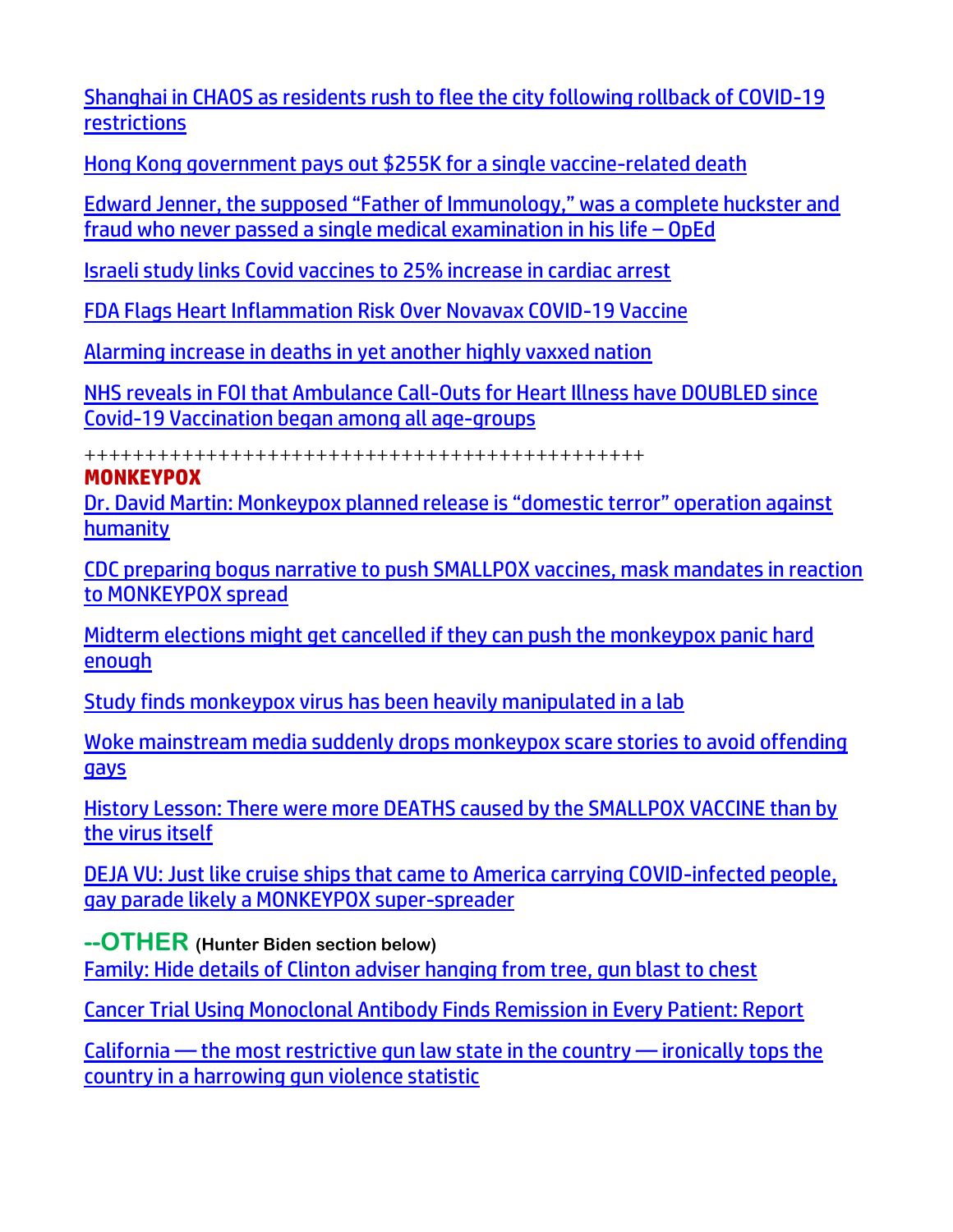[Senator Lindsey Graham Says He's Ready to Vote on ALL of Biden's Gun Control](https://welovetrump.com/2022/06/03/senator-lindsey-graham-says-hes-ready-to-vote-on-all-of-bidens-gun-control-proposals/)  **[Proposals](https://welovetrump.com/2022/06/03/senator-lindsey-graham-says-hes-ready-to-vote-on-all-of-bidens-gun-control-proposals/)** 

[FBI Arrests Trump Advisor Dr. Peter Navarro One Day After Vowing to Help Republicans](https://welovetrump.com/2022/06/03/fbi-arrests-trump-advisor-dr-peter-navarro-one-day-after-vowing-to-help-republicans-impeach-joe-biden/)  [Impeach Joe Biden](https://welovetrump.com/2022/06/03/fbi-arrests-trump-advisor-dr-peter-navarro-one-day-after-vowing-to-help-republicans-impeach-joe-biden/)

[Suspicious technology group to spend \\$80 million 'improving' election operations](https://www.lifesitenews.com/news/suspicious-technology-group-to-spend-80-million-improving-election-operations-across-america/?utm_source=top_news&utm_campaign=usa)  [across America](https://www.lifesitenews.com/news/suspicious-technology-group-to-spend-80-million-improving-election-operations-across-america/?utm_source=top_news&utm_campaign=usa)

[CMA Festival Will Ban Confederate Flag Imagery At Country Music Event](https://welovetrump.com/2022/06/03/cma-festival-will-ban-confederate-flag-imagery-at-country-music-event/)

[Formula for disaster: Bill Gates' BIOMILQ pushing formula shortage](https://ratherexposethem.org/2022/06/03/formula-for-disaster-bill-gates-biomilq-pushing-formula-shortage/) …AND Bill Gates pushes lab-[grown "human milk" amid infant formula shortages](https://www.naturalnews.com/2022-06-06-bill-gates-pushes-lab-made-human-milk.html)

[Liberal parents celebrate showing their children pornographic fetishes and nudity at](https://www.lifesitenews.com/blogs/liberal-parents-celebrate-showing-their-kids-pornographic-fetishes-and-nudity-at-lgbt-pride-parades/?utm_source=featured&utm_campaign=usa)  [LGBT 'pride' parades](https://www.lifesitenews.com/blogs/liberal-parents-celebrate-showing-their-kids-pornographic-fetishes-and-nudity-at-lgbt-pride-parades/?utm_source=featured&utm_campaign=usa)

[Ben & Jerry's Puts Up Billboards Supporting 'Trans'](https://welovetrump.com/2022/06/04/ben-jerrys-puts-up-billboards-supporting-trans-kids/) Kids. Is the Subtext Anti-Parent?

[https://thepostmillennial.com/biological-male-celebrating-for-breastfeeding](https://thepostmillennial.com/biological-male-celebrating-for-breastfeeding-newborn-while-mother-hemorrhages-post-childbirth)[newborn-while-mother-hemorrhages-post-childbirth](https://thepostmillennial.com/biological-male-celebrating-for-breastfeeding-newborn-while-mother-hemorrhages-post-childbirth)

[GLSEN \(Gay-Lesbian-Straight Education Network\) infiltrate our schools to reprogram](https://ratherexposethem.org/2022/06/02/glsen-gay-lesbian-straight-education-network-infiltrate-our-schools-to-reprogram-our-children/)  [our children](https://ratherexposethem.org/2022/06/02/glsen-gay-lesbian-straight-education-network-infiltrate-our-schools-to-reprogram-our-children/)

<https://www.takimag.com/article/theyre-replacing-you-black-america-2/>

[California Produced 500 Page-Report Regarding Reparations For Slavery](https://welovetrump.com/2022/06/03/california-produced-500-page-report-regarding-reparations-for-slavery/)

['The View' wants to 'get rid of Republicans,' calls GOP the 'party of white supremacy'](https://www.theblaze.com/shows/the-rick-bubba-show/the-view-get-rid-republicans)  [and 'massacres'](https://www.theblaze.com/shows/the-rick-bubba-show/the-view-get-rid-republicans) 

[A new government position in Connecticut will pay someone \\$150,000 a year to censor](https://www.naturalnews.com/2022-06-05-connecticut-government-censorship-misinformation-false-posts.html)  ["misinformation" and "false" posts from social media](https://www.naturalnews.com/2022-06-05-connecticut-government-censorship-misinformation-false-posts.html)

[Dan Ball With Kirk Cameron: 'The Homeschool Awakening' a movie produced by an](https://ratherexposethem.org/2022/06/05/dan-ball-with-kirk-cameron-the-homeschool-awakening-a-movie-produced-by-an-apostate-heretic-you-should-avoid-if-you-intend-to-homeschool/)  [apostate heretic you should avoid if you intend to homeschool](https://ratherexposethem.org/2022/06/05/dan-ball-with-kirk-cameron-the-homeschool-awakening-a-movie-produced-by-an-apostate-heretic-you-should-avoid-if-you-intend-to-homeschool/)

[Abortion pills put 5 Ohio women in hospital, cause 125 serious complications in 16](https://www.lifesitenews.com/news/ohio-in-just-16-months-abortion-pills-caused-125-serious-complications-put-5-women-in-the-hospital/)  [months](https://www.lifesitenews.com/news/ohio-in-just-16-months-abortion-pills-caused-125-serious-complications-put-5-women-in-the-hospital/)

[California report demands more trees in black neighborhoods for 'shade equity'](https://www.wnd.com/2022/06/california-report-demands-trees-black-neighborhoods-shade-equity/)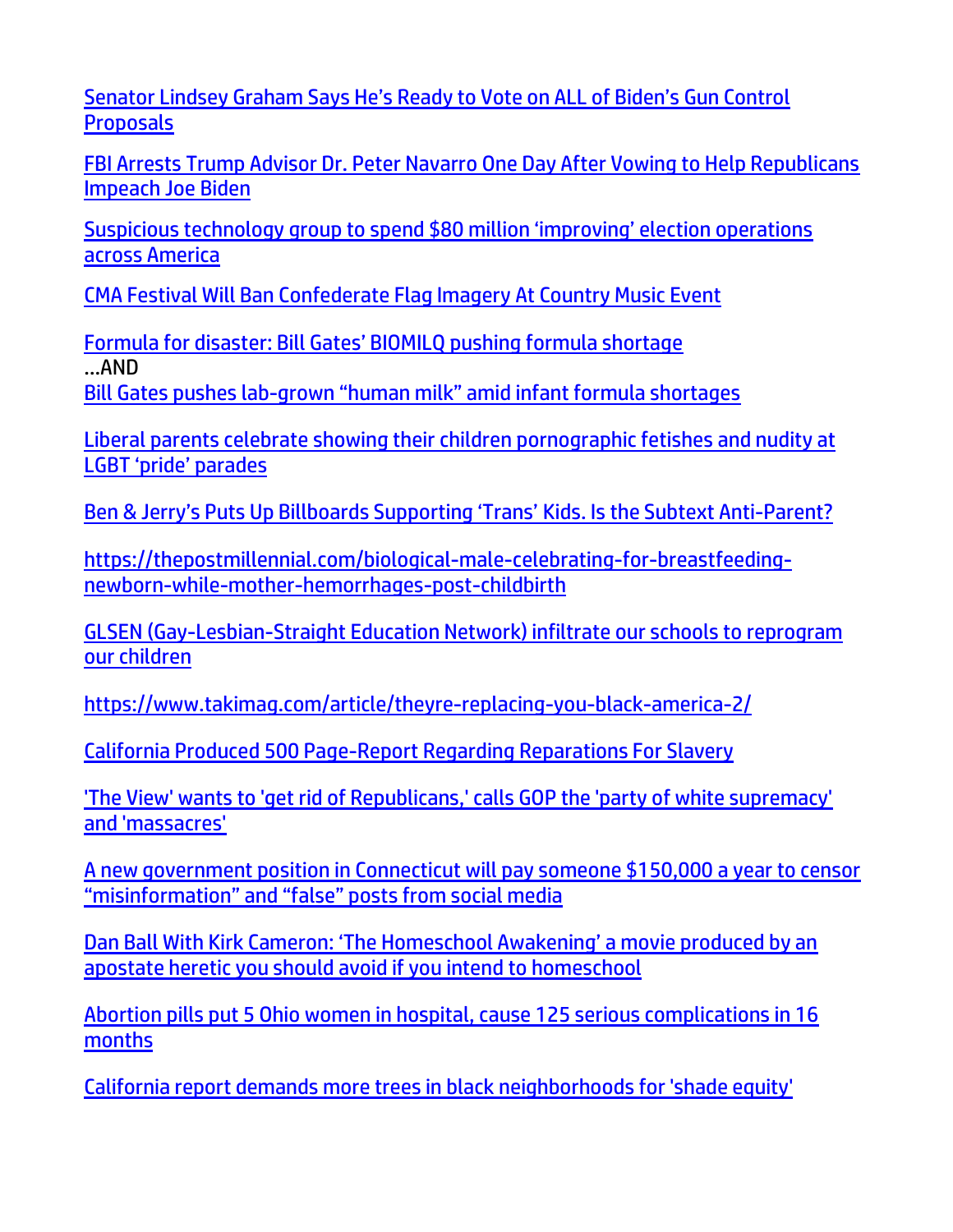[California Votes To End Mandatory Reporting On Students Who Threaten Schools](https://dailycaller.com/2022/05/27/california-votes-mandatory-reporting-students-threaten-schools-aclu/)

[IBM, which helped exterminate Jews in the Third Reich, celebrates LGBT genital](https://www.naturalnews.com/2022-06-03-ibm-celebrates-lgbt-genital-mutilation-children.html)  [mutilation of](https://www.naturalnews.com/2022-06-03-ibm-celebrates-lgbt-genital-mutilation-children.html) children

[In latest incomprehensible surrender to "black lives" pandering, Chicago public school](https://www.naturalnews.com/2022-06-04-chicago-public-school-higher-grades-black-racism.html)  [announces automatic HIGHER GRADES for black students](https://www.naturalnews.com/2022-06-04-chicago-public-school-higher-grades-black-racism.html) – even if they skip school and [fail to turn in assignments](https://www.naturalnews.com/2022-06-04-chicago-public-school-higher-grades-black-racism.html)

[OIL LAUNDERING: India imports Russian oil at a discounted price, refines it and sells to](https://www.naturalnews.com/2022-06-03-india-imports-cheap-russian-oil-sells-west.html)  [the West for massive profits](https://www.naturalnews.com/2022-06-03-india-imports-cheap-russian-oil-sells-west.html)

[UNREAL: Biden's HHS launches "Office of Environmental Justice" but won't](https://www.naturalnews.com/2022-06-03-biden-hhs-environmental-justice-biosludge-parks-playground.html)  [acknowledge that biosludge continues to be dumped in city parks and playgrounds in](https://www.naturalnews.com/2022-06-03-biden-hhs-environmental-justice-biosludge-parks-playground.html)  [low-income areas](https://www.naturalnews.com/2022-06-03-biden-hhs-environmental-justice-biosludge-parks-playground.html)

<https://www.wnd.com/2022/06/marines-move-looking-good-men-rainbow-bullets/>

[AI expert predicts people will buy lifelike digital 'babies' instead of having real kids in](https://www.lifesitenews.com/news/ai-expert-predicts-people-will-buy-lifelike-digital-babies-instead-of-having-real-kids-in-50-years/?utm_source=top_news&utm_campaign=usa)  [50 years](https://www.lifesitenews.com/news/ai-expert-predicts-people-will-buy-lifelike-digital-babies-instead-of-having-real-kids-in-50-years/?utm_source=top_news&utm_campaign=usa)

[Uvalde failure is shattering citizens' trust in police](https://ce-publiclw.naturalnews.com/ct.asp?id=AD9B0C824EC9211ABC96EA45567C61CDB2E266BE29DD2B49965F1046EF5E80A8A9DD5F721CF0B89A651B3DA114E489CB&ct=4aeUsz4AAABCWmgzMUFZJlNZd7Y1ZAAAF5mAAAPv8D7j3IAgAFCgAGgAAKm0mNE9Ro09JppvVI7sMXpeSIRzmr660or6nCWbE6JVVeXlFLNgMe9jLJOhYBzQzH4u5IpwoSDvbGrI)

[Shock claim: Uvalde funeral worker tried to shoot killer, but police told him to 'stay](https://www.wnd.com/2022/06/shock-claim-uvalde-funeral-worker-tried-shoot-killer-police-told-stay-back-shut/)  [back and shut up'](https://www.wnd.com/2022/06/shock-claim-uvalde-funeral-worker-tried-shoot-killer-police-told-stay-back-shut/)

[Soldier Raises Serious Question: Where Did Texas Shooter Get Money To Buy Assault](https://welovetrump.com/2022/06/03/soldier-raises-serious-question-where-did-texas-shooter-get-money-to-buy-assault-rifle/)  [Rifle?](https://welovetrump.com/2022/06/03/soldier-raises-serious-question-where-did-texas-shooter-get-money-to-buy-assault-rifle/)

[Uvalde Police Chief Had No Radio During School Mass Shooting: Official](https://lists.youmaker.com/links/ronNAKQlq9/Jlid8tcrj/7xAbPNiP2/J8zkRBY1hT)

[Uvalde Police chief Arredondo gave money to campaign of anti-gun Robert 'Beto'](https://ce-publiclw.naturalnews.com/ct.asp?id=99C5069FA45702755DF2CD05ABB7C7A10BF33AA436B5845F2DA9E43ECD502C781101BF0D0B2151FFBE26A397E1D95DD3&ct=4aeUs2wAAABCWmgzMUFZJlNZQ9fXHwAAHJmAAAPxED%2fv36AgAGhFP1IaNqYgPU0eU9QqeJPU3pT1GgaAyRjRKkAA5rZ6%2bVpMawvgTK6TzsC9CNty0jX49GlAOqh3hWqlT2GrRziCvmWzoAxmqNYGPNKTZGSUQJYF0f4u5IpwoSCHr64%2b)  [O'Rourke who now promises to confiscate AR-15s](https://ce-publiclw.naturalnews.com/ct.asp?id=99C5069FA45702755DF2CD05ABB7C7A10BF33AA436B5845F2DA9E43ECD502C781101BF0D0B2151FFBE26A397E1D95DD3&ct=4aeUs2wAAABCWmgzMUFZJlNZQ9fXHwAAHJmAAAPxED%2fv36AgAGhFP1IaNqYgPU0eU9QqeJPU3pT1GgaAyRjRKkAA5rZ6%2bVpMawvgTK6TzsC9CNty0jX49GlAOqh3hWqlT2GrRziCvmWzoAxmqNYGPNKTZGSUQJYF0f4u5IpwoSCHr64%2b)

['Slew' of sex offenders, deadly drugs and wanted illegal immigrants caught over 3 days](https://delivery.email.saraacarter.com/GUIDARZE?id=153976=eh4CVwZWCQQBTFZUU1tXDAIHAQwAB1dVBVFRUVoHVwsAAQFRUgMFUQQGVQoHXwFRDwMeXlxdAxEKDCRUVABaVBcBXQtPVAYGBAkABFUPAAADBlQMBwMaChURFEADThxcXA5bEFYXSR1SXVJbChdGVUVTA1dWQxIHE0sHXFROdG1wJnM0aSAPWlNMRQE=&fl=URZGFkBfHxxDVV9XC1xBRl5XERpdVAMMBksHXFROUFRQAVk=&ext=dD1leUpoYkdjaU9pSklVekkxTmlJc0luUjVjQ0k2SWtwWFZDSjkuZXlKd0lqcGJiblZzYkN4dWRXeHNMQ0pvZEhSd2N6b3ZMM05oY21GaFkyRnlkR1Z5TG1OdmJTOXpiR1YzTFc5bUxYTmxlQzF2Wm1abGJtUmxjbk10WkdWaFpHeDVMV1J5ZFdkekxXRnVaQzEzWVc1MFpXUXRhV3hzWldkaGJDMXBiVzFwWjNKaGJuUnpMV05oZFdkb2RDMXZkbVZ5TFRNdFpHRjVjeThfZFhSdFgzTnZkWEpqWlQxcVpXVnVaeVpxWlcwOVl6VmhNemcxTnpCak1HRmtZMk5qWmpoaFlqTmtZemxpWWpjd01qTXpaak1pTEc1MWJHd3NNU3htWVd4elpTeG1ZV3h6WlN3aVpHUTFNRGN6TW1RdE0yTm1ZUzAwTldJM0xUZzFNVEV0Tm1WbE1tRXdOakJoT0Rjeklpd2lZakptTXpjNE5XRXRZems0WmkwME5UTmtMV0V6WmprdE1XUTVOR015WldRd09UZGtJaXdpT0dGbU5UY3dPREF0T1dNeE15MDBZbVF6TFdJNE5tWXRNR0l6WXpWa1pqa3haakZpSWl3aWFIUjBjSE02THk5ellYSmhZV05oY25SbGNpNWpiMjB2YzJ4bGR5MXZaaTF6WlhndGIyWm1aVzVrWlhKekxXUmxZV1JzZVMxa2NuVm5jeTFoYm1RdGQyRnVkR1ZrTFdsc2JHVm5ZV3d0YVcxdGFXZHlZVzUwY3kxallYVm5hSFF0YjNabGNpMHpMV1JoZVhNdklpd2lZemR3TTE4d0lpd2laVzFoYVd3aUxDSkVVeUpkTENKcFlYUWlPakUyTlRRd01ESXdOamQ5LjlYVnRjSGZZaFh4eE44NnpRZ3J3RHhQVjEyalZwcDhHU2cwTXYyaWpsOGM=)

[LGBT Pride parades are banning uniformed gay and trans police officers from](https://www.lifesitenews.com/news/lgbt-pride-parades-are-banning-uniformed-gay-and-trans-police-officers-from-participation/?utm_source=top_news&utm_campaign=usa)  [participation](https://www.lifesitenews.com/news/lgbt-pride-parades-are-banning-uniformed-gay-and-trans-police-officers-from-participation/?utm_source=top_news&utm_campaign=usa)

[Screaming Democrats rush stage at Dave Rubin event with Ron DeSantis](https://link.theblaze.com/click/27948005.1022886/aHR0cHM6Ly93d3cudGhlYmxhemUuY29tL25ld3Mvc2NyZWFtaW5nLWRlbW9jcmF0cy1kYXZlLXJ1YmluLWRlc2FudGlzP3V0bV9zb3VyY2U9dGhlYmxhemUtZGFpbHlBTSZ1dG1fbWVkaXVtPWVtYWlsJnV0bV9jYW1wYWlnbj1EYWlseS1OZXdzbGV0dGVyX19BTSAyMDIyLTA2LTA0JnV0bV90ZXJtPUFDVElWRSBMSVNUIC0gVGhlQmxhemUgRGFpbHkgQU0/61f82015384ca325d2cdab60C13c6c1d1)

[Poll: 44% of Americans believe a CIVIL WAR is coming](https://www.naturalnews.com/2022-06-03-poll-44percent-americans-believe-civil-war-coming.html)

[DOJ Decides Not to Charge Former Trump Aides;](https://lists.youmaker.com/links/0MFhGPQUk6/Jlid8tcrj/7xAbPNiP2/YBRP16Bj7R) See Jan. 6 Committee's Responses

[FedEx announced plans to go all-electric by 2040; promises to pull carbon out of the](https://www.ecowatch.com/fedex-electric-trucks-2650897131.html)  [atmosphere, depriving food crops of nutrition](https://www.ecowatch.com/fedex-electric-trucks-2650897131.html)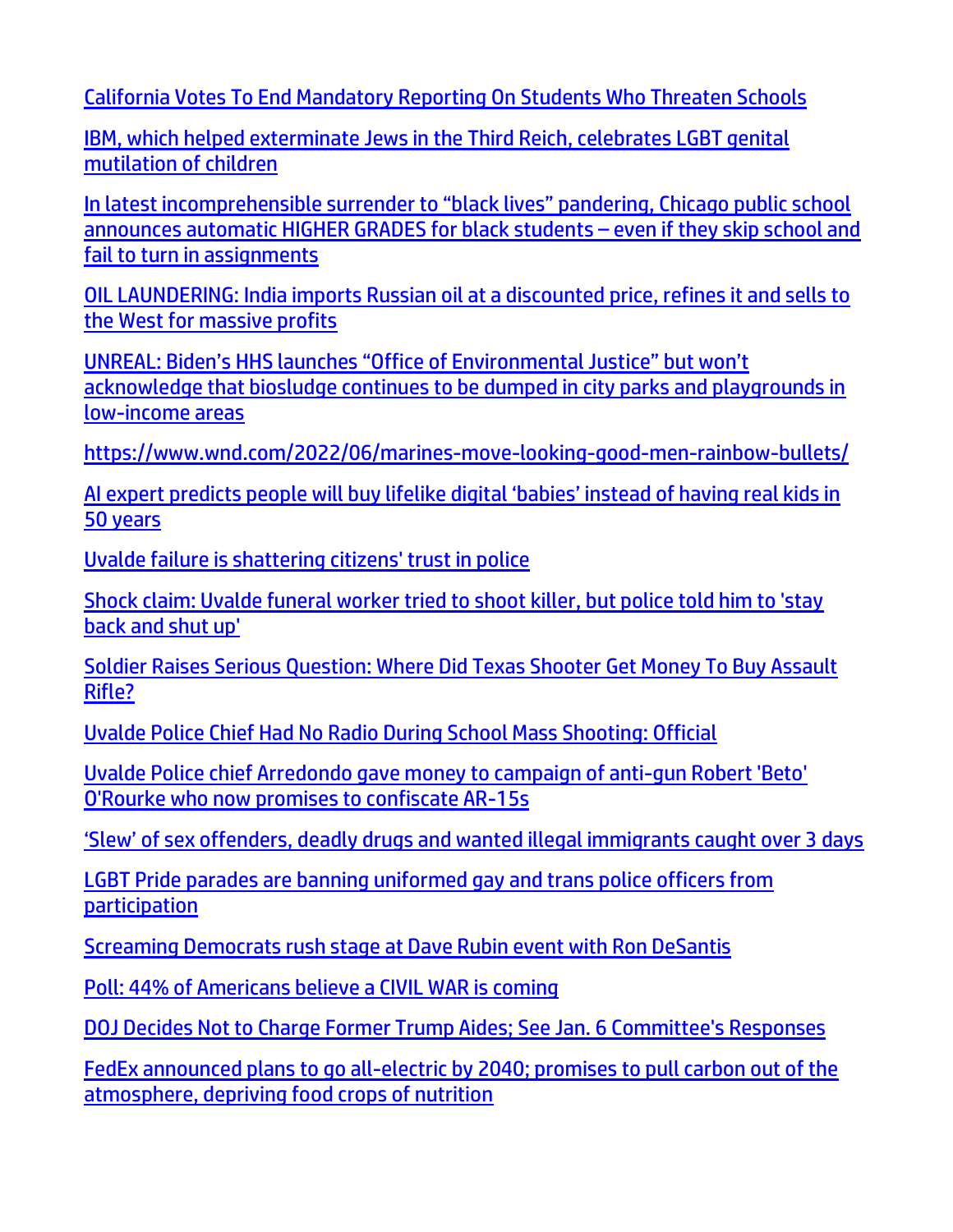**--BRAVO**

5 MLB PLAYERS TAKE A STAND FOR GOD

[Leftists blast Tampa Bay Rays' players who refuse to wear LBGTQ rainbow Pride colors](https://link.theblaze.com/click/27961649.1140634/aHR0cHM6Ly93d3cudGhlYmxhemUuY29tL25ld3MvdGFtcGEtYmF5LXJheXMtcGxheWVycy1sZ2J0cT91dG1fc291cmNlPXRoZWJsYXplLWJyZWFraW5nJnV0bV9tZWRpdW09ZW1haWwmdXRtX2NhbXBhaWduPTIwMjIwNjA2VHJlbmRpbmctRGlzbmV5Q2hhbm5lbEFjdG9yJnV0bV90ZXJtPUFDVElWRSBMSVNUIC0gVGhlQmxhemUgQnJlYWtpbmcgTmV3cw/61f82015384ca325d2cdab60C2bbf06c0)  [because of religious beliefs: 'Absolute bulls\\*\\*t'](https://link.theblaze.com/click/27961649.1140634/aHR0cHM6Ly93d3cudGhlYmxhemUuY29tL25ld3MvdGFtcGEtYmF5LXJheXMtcGxheWVycy1sZ2J0cT91dG1fc291cmNlPXRoZWJsYXplLWJyZWFraW5nJnV0bV9tZWRpdW09ZW1haWwmdXRtX2NhbXBhaWduPTIwMjIwNjA2VHJlbmRpbmctRGlzbmV5Q2hhbm5lbEFjdG9yJnV0bV90ZXJtPUFDVElWRSBMSVNUIC0gVGhlQmxhemUgQnJlYWtpbmcgTmV3cw/61f82015384ca325d2cdab60C2bbf06c0)

[Republicans charge Biden with 'intentional destruction' of U.S.](https://www.wnd.com/2022/06/republicans-charge-biden-intentional-destruction-nation/)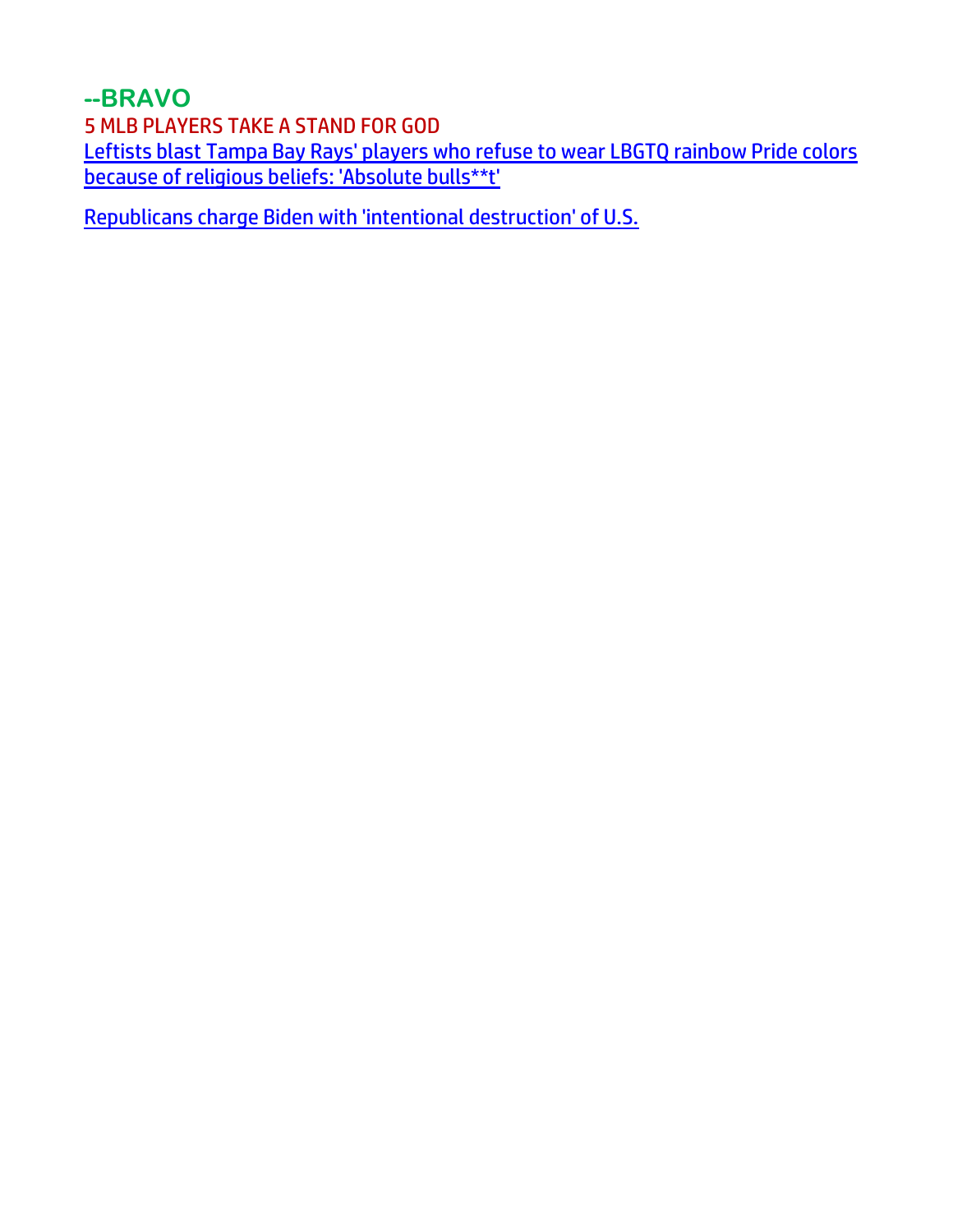[IT BEGINS: Associated Press Reports Arizonan MAYOR Arrested As Part of 2020](https://welovetrump.com/2022/06/05/it-begins-associated-press-reports-arizonan-mayor-arrested-as-part-of-2020-sophisticated-ballot-harvesting-scheme/)  ["Sophisticated" Ballot Harvesting Scheme](https://welovetrump.com/2022/06/05/it-begins-associated-press-reports-arizonan-mayor-arrested-as-part-of-2020-sophisticated-ballot-harvesting-scheme/)

[Top pizza chain faces boycotts after promoting 'drag kids' book to kindergartners](https://www.wnd.com/2022/06/pizza-hut-faces-boycotts-promoting-drag-kids-book-kindergartners/)

[England Soccer Team Booed by 35,000 Hungarian Children After taking the Knee for](https://welovetrump.com/2022/06/05/england-soccer-team-booed-by-35000-hungarian-children-after-taking-the-knee-for-blm/)  [BLM](https://welovetrump.com/2022/06/05/england-soccer-team-booed-by-35000-hungarian-children-after-taking-the-knee-for-blm/)

[Elon Musk is Asking Questions About the Epstein Client List](https://welovetrump.com/2022/06/06/elon-is-asking-questions-about-the-epstein-client-list/)

[Ric Grenell: "I've Seen the Evidence, Comey Must Be Prosecuted!"](https://welovetrump.com/2022/06/04/ric-grenell-ive-seen-the-evidence-comey-must-be-prosecuted/)

[Bannon's "Precinct Strategy" to Secure Elections is Panicking Main Stream Media](https://welovetrump.com/2022/06/03/bannons-precinct-strategy-to-secure-elections-is-panicking-main-stream-media/)

[HUGE VICTORY: Arizona Ballot Trafficker Has Talked; Indictments To Flow!](https://welovetrump.com/2022/06/03/huge-victory-arizona-ballot-trafficker-has-talked-indictments-to-flow/)

[Florida Scores HUGE Court Victory Ahead of 2022 Midterm Elections](https://welovetrump.com/2022/06/03/florida-scores-huge-court-victory-ahead-of-2022-midterm-elections/)

[New York library hosts 'drag camp' for kids age 11 and up to adopt a drag persona and](https://link.theblaze.com/click/27950691.776316/aHR0cHM6Ly93d3cudGhlYmxhemUuY29tL25ld3MvbnktbGlicmFyeS1kcmFnLWNhbXAta2lkcz91dG1fc291cmNlPXRoZWJsYXplLTdEYXlUcmVuZGluZ1Rlc3QmdXRtX21lZGl1bT1lbWFpbCZ1dG1fY2FtcGFpZ249QWZ0ZXJub29uIEF1dG8gVHJlbmRpbmcgNyBEYXkgRW5nYWdlZCAyMDIyLTA2LTA0JnV0bV90ZXJtPUFDVElWRSBMSVNUIC0gNyBEYXkgRW5nYWdlbWVudA/6023d49a5cb716195a6a1bbbCde594117)  [perform at pride show](https://link.theblaze.com/click/27950691.776316/aHR0cHM6Ly93d3cudGhlYmxhemUuY29tL25ld3MvbnktbGlicmFyeS1kcmFnLWNhbXAta2lkcz91dG1fc291cmNlPXRoZWJsYXplLTdEYXlUcmVuZGluZ1Rlc3QmdXRtX21lZGl1bT1lbWFpbCZ1dG1fY2FtcGFpZ249QWZ0ZXJub29uIEF1dG8gVHJlbmRpbmcgNyBEYXkgRW5nYWdlZCAyMDIyLTA2LTA0JnV0bV90ZXJtPUFDVElWRSBMSVNUIC0gNyBEYXkgRW5nYWdlbWVudA/6023d49a5cb716195a6a1bbbCde594117)

[Disney Employee Rips Company's "Grooming" & War on Faith, Family](https://ratherexposethem.org/2022/06/04/disney-employee-rips-companys-grooming-war-on-faith-family/)

[Ohio's Republican governor will sign a bill allowing school employees to carry guns](https://link.theblaze.com/click/27950691.919679/aHR0cHM6Ly93d3cudGhlYmxhemUuY29tL25ld3MvLTI2NTc0NTgwMDk_dXRtX3NvdXJjZT10aGVibGF6ZS03RGF5VHJlbmRpbmdUZXN0JnV0bV9tZWRpdW09ZW1haWwmdXRtX2NhbXBhaWduPUFmdGVybm9vbiBBdXRvIFRyZW5kaW5nIDcgRGF5IEVuZ2FnZWQgMjAyMi0wNi0wNCZ1dG1fdGVybT1BQ1RJVkUgTElTVCAtIDcgRGF5IEVuZ2FnZW1lbnQ/61f82015384ca325d2cdab60C22ecffeb) …after 24 hrs training

[Democrat Tries to Chastise Rep. Steube for Holding Handgun In Own Home. Instantly](https://welovetrump.com/2022/06/04/democrat-tries-to-chastise-rep-steube-for-holding-handgun-in-own-home-instantly-regrets-it/)  [Regrets It.](https://welovetrump.com/2022/06/04/democrat-tries-to-chastise-rep-steube-for-holding-handgun-in-own-home-instantly-regrets-it/)

[Gov. Noem: S.D. will sue if USDA withholds lunch money over transgender sports](https://www.wnd.com/2022/06/gov-noem-s-d-will-sue-usda-withholds-lunch-money-transgender-sports-debate/)  [debate](https://www.wnd.com/2022/06/gov-noem-s-d-will-sue-usda-withholds-lunch-money-transgender-sports-debate/)

[Ohio House Republicans pass bill to keep gender-](https://www.lifesitenews.com/news/ohio-house-republicans-pass-bill-to-keep-gender-confused-men-out-of-womens-sports/?utm_source=top_news&utm_campaign=usa)confused men out of women's sports

[Amazon's woke 'Pride Month' strategy backfires instantly](https://www.wnd.com/2022/06/amazons-woke-pride-month-strategy-backfires-instantly-employees-staging-protest/)

[New book exposes dark Nazi history behind Germany's richest dynasties who bought](https://www.naturalnews.com/2022-06-03-new-book-dark-nazi-history-germanys-dynasties-bought-stakes-major-brands.html)  [stakes in major brands like Snapple, Krispy Kreme and Panera Bread](https://www.naturalnews.com/2022-06-03-new-book-dark-nazi-history-germanys-dynasties-bought-stakes-major-brands.html)

…AND

[Secret Nazi history behind Germany's wealthiest](https://www.dailymail.co.uk/news/article-10821767/Secret-Nazi-history-Germanys-wealthiest-dynasties-BMW-Pret-Manger-Dr-Pepper.html) dynasties that own BMW Pret A [Manger Dr Pepper](https://www.dailymail.co.uk/news/article-10821767/Secret-Nazi-history-Germanys-wealthiest-dynasties-BMW-Pret-Manger-Dr-Pepper.html)

[Media now admits Dominion voting systems have "software vulnerabilities" which](https://www.naturalnews.com/2022-06-03-media-now-admits-dominion-voting-systems-software-vulnerabilities.html) [could allow them to be tampered with](https://www.naturalnews.com/2022-06-03-media-now-admits-dominion-voting-systems-software-vulnerabilities.html)

[Study: Arming just 5%-10% of school staff can deter attackers](https://www.wnd.com/2022/06/study-arming-just-5-10-school-staff-can-deter-attackers/)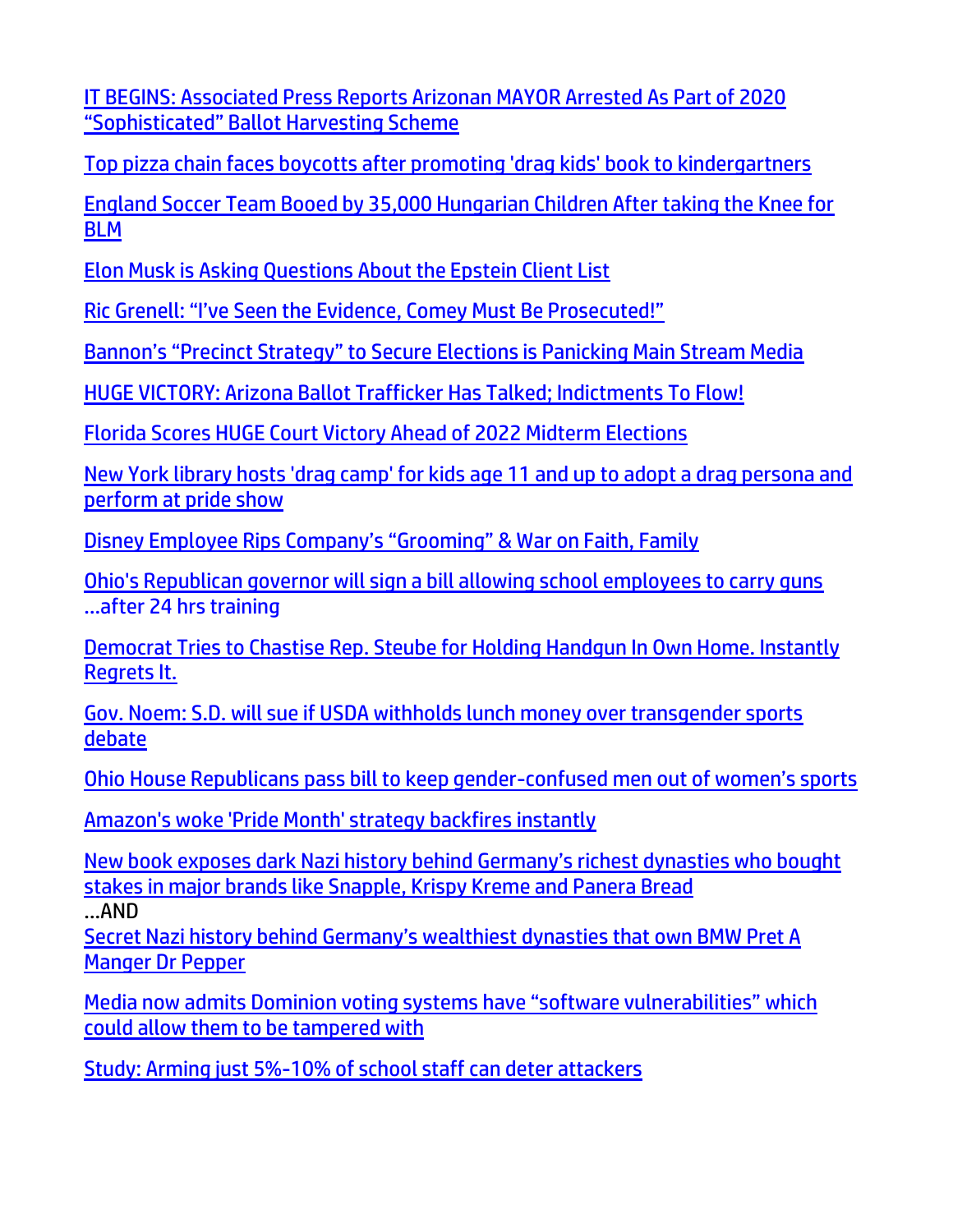[Backlash hits feds' program to make monkeys transgender](https://www.wnd.com/2022/06/backlash-hits-feds-program-make-monkeys-transgender/)

[Special Olympics Rescinds COVID-19 Vaccine Requirement After Legal Threat From](https://www.theepochtimes.com/us-special-olympics-rescinds-covid-19-vaccine-requirement-after-legal-threat-from-florida_4510540.html)  [Florida](https://www.theepochtimes.com/us-special-olympics-rescinds-covid-19-vaccine-requirement-after-legal-threat-from-florida_4510540.html)

[Judicial Watch Victory: Court Declares Unconstitutional California's Gender Quota for](https://www.judicialwatch.org/court-declares-unconstitutional-california-gender-quota/)  [Corporate Boards](https://www.judicialwatch.org/court-declares-unconstitutional-california-gender-quota/)

[Twice as many evangelicals believe in Israel as the covenant of Abraham than non-](https://www.israel365news.com/270066/twice-as-many-evangelicals-believe-in-israel-as-the-covenant-of-abraham-than-non-orthodox-jews/)[Orthodox Jews](https://www.israel365news.com/270066/twice-as-many-evangelicals-believe-in-israel-as-the-covenant-of-abraham-than-non-orthodox-jews/)

# **CHRISTIAN NEWS**

#### **--PROPHECY**

[Kohanim recreate Shavuot service as the first step to reestablishing Temple operations](https://www.israel365news.com/270094/kohanim-recreate-shavuot-service-as-the-first-step-to-reestablishing-temple-operations/)

Russia threatens to str[ike the West: 'Horsemen of the apocalypse are coming'](https://americanmilitarynews.com/2022/06/russia-threatens-to-strike-the-west-horsemen-of-the-apocalypse-are-coming/?utm_source=breaking_email&utm_campaign=breaking_mailchimp&utm_medium=email&utm_source=Master_List&utm_campaign=4ac7588994-EMAIL_CAMPAIGN_2022_06_04_07_09&utm_medium=email&utm_term=0_9c4ef113e0-4ac7588994-61619259&mc_cid=4ac7588994&mc_eid=d4a810d349)

\_\_\_\_\_\_\_\_\_\_\_\_\_\_\_\_\_\_\_\_\_\_\_\_\_\_\_\_\_\_\_\_\_\_\_\_\_\_\_\_\_\_\_\_\_\_\_\_\_\_\_\_\_\_\_\_

[LGBT defilement of the rainbow heralds the Antichrist](https://www.wnd.com/2022/06/lgbt-defilement-rainbow-heralds-antichrist/)

['Woke' Drag Queen 'Pastor' Declares 'God Is Nothing' in Hate](https://neonnettle.com/news/19229--woke-drag-queen-pastor-declares-god-is-nothing-in-hate-filled-blasphemous-rant)-Filled Blasphemous Rant

[Taxpayer-funded pride event to be hosted by satanist incest pornographer](https://alphanews.org/taxpayer-funded-pride-event-to-be-hosted-by-satanist-incest-pornographer/)

[WATCH: The Queen Flips Masonic Switch To The Tree Of Life?](https://welovetrump.com/2022/06/03/watch-the-queen-flips-masonic-switch-to-the-tree-of-life/)

[Biden Appoints Supporter of 'Intifada' as 'Ambassador' to PLO in Israel](https://ratherexposethem.org/2022/06/02/biden-appoints-supporter-of-intifada-as-ambassador-to-plo-in-israel/)

[The United States Embassy To The Holy See At The Vatican Flying LGBTQIA Pride Flag In](https://www.nowtheendbegins.com/us-embassy-holy-see-vatican-begins-flying-lgbtqia-pride-month-flag-days-of-lot/)  [Stunning Depiction Of What The 'Days Of Lot' Actually Are](https://www.nowtheendbegins.com/us-embassy-holy-see-vatican-begins-flying-lgbtqia-pride-month-flag-days-of-lot/)

[Pope Francis' new cardinal pick has a horrifying record on homosexuality and abortion](https://www.lifesitenews.com/blogs/pope-francis-newest-us-cardinal-has-a-horrifying-record-on-homosexuality-and-abortion/?utm_source=top_news&utm_campaign=usa)

[Magazine slammed after portraying LGBT agenda as 'golden calf'](https://www.wnd.com/2022/06/magazine-bulls-eye-portraying-lgbt-agenda-golden-calf/)

[B'nai B'rith meets Pope France, talks](https://www.israelnationalnews.com/news/354379) about advancing interfaith relations

[Christian Organizations help bring 340 Falashamura from Ethiopia in ongoing](https://www.israel365news.com/270026/christian-organizations-help-bring-340-falashamura-from-ethiopia-in-ongoing-ingathering-of-the-exiles/)  ["Ingathering of the Exiles"](https://www.israel365news.com/270026/christian-organizations-help-bring-340-falashamura-from-ethiopia-in-ongoing-ingathering-of-the-exiles/)

[Priest in Ontario promotes 'Pride Month' in a Catholic school board video –](https://www.lifesitenews.com/news/catholic-priest-in-ontario-promotes-pride-month-in-video-for-school-board/) LifeSite

Dan Ball WITH Cheryl Chumley: Anti-[God Culture Poisoning America's Youth](https://ratherexposethem.org/2022/06/03/dan-ball-with-cheryl-chumley-anti-god-culture-poisoning-americas-youth/)

[https://welovetrump.com/2022/06/05/norwegian-government-wants-to-track-what](https://welovetrump.com/2022/06/05/norwegian-government-wants-to-track-what-citizens-purchase-in-grocery-stores/)[citizens-purchase-in-grocery-stores/](https://welovetrump.com/2022/06/05/norwegian-government-wants-to-track-what-citizens-purchase-in-grocery-stores/)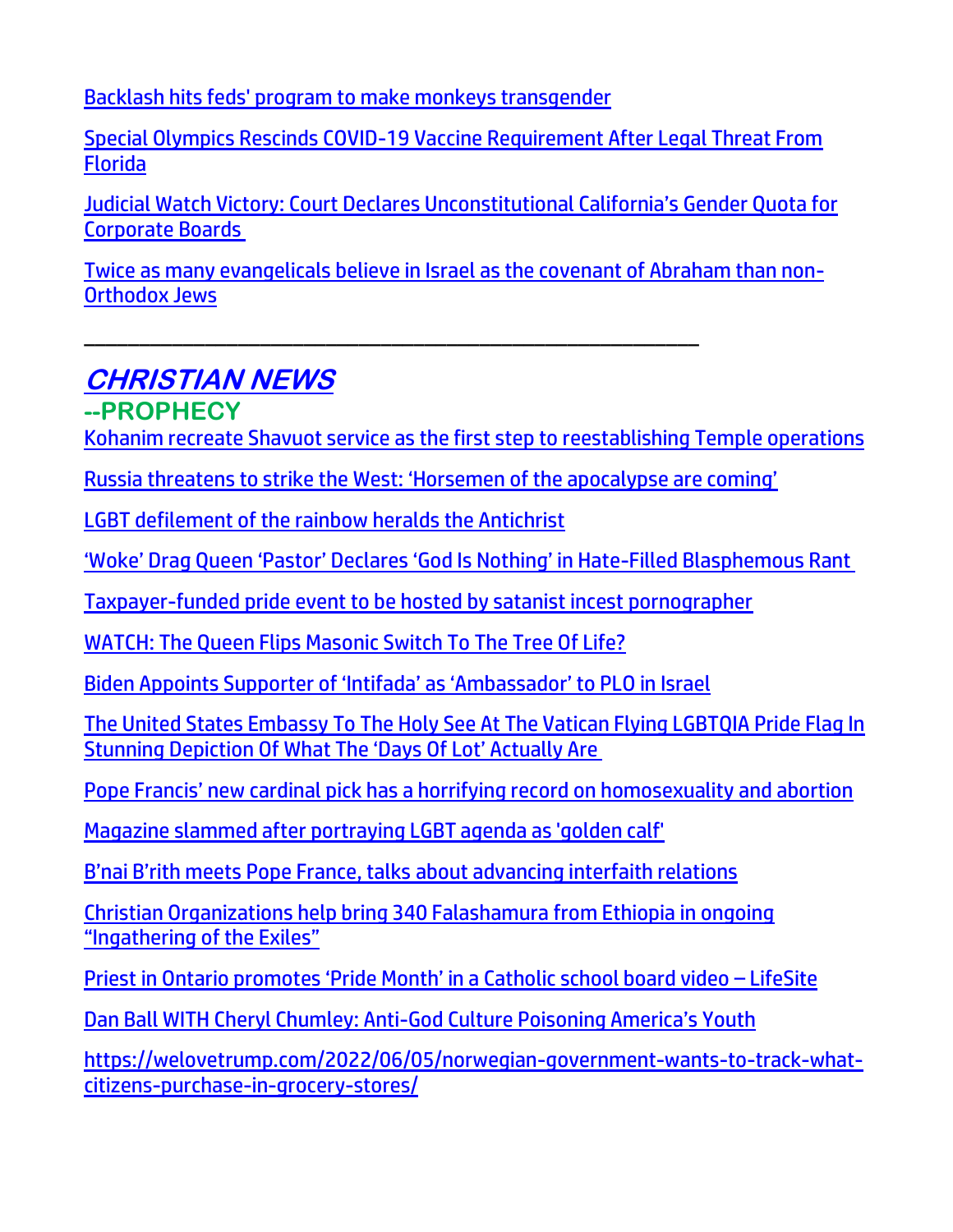**--RELIGION**

['Vile, satanic attack': Gunmen kill at least 50 worshipers, children at church on](https://www.wnd.com/2022/06/vile-satanic-attack-gunmen-kill-least-50-worshipers-children-church-pentecost/)  **[Pentecost](https://www.wnd.com/2022/06/vile-satanic-attack-gunmen-kill-least-50-worshipers-children-church-pentecost/)** 

[Oak Lawn United Methodist Church to self-appoint LGBTQ pastors after bishop denies](https://www.msn.com/en-us/news/us/oak-lawn-united-methodist-church-to-self-appoint-lgbtq-pastors-after-bishop-denies-request/ar-AAY2Vuj)  [request](https://www.msn.com/en-us/news/us/oak-lawn-united-methodist-church-to-self-appoint-lgbtq-pastors-after-bishop-denies-request/ar-AAY2Vuj)

[Priest in Ontario promotes 'Pride Month' in a Catholic school board video –](https://www.lifesitenews.com/news/catholic-priest-in-ontario-promotes-pride-month-in-video-for-school-board/) LifeSite

[Romans 12:2 twisted for LGBT gain](https://inform.afa.net/optiext/optiextension.dll?ID=SopSo_KH0ssImUvKsSsEps6kZDjM4ZPG1SRD5uzorQGujDJ8f8gXNVCQnOb6c3fMpprrwgQIgb70_nvEOqLRoglkiu3iPIgnsCAq1_mp)

[Pope Francis fuels speculation that he might soon retire](https://link.theblaze.com/click/27956742.926193/aHR0cHM6Ly93d3cudGhlYmxhemUuY29tL25ld3MvLTI2NTc0NjA1MzY_dXRtX3NvdXJjZT10aGVibGF6ZS03RGF5VHJlbmRpbmdUZXN0JnV0bV9tZWRpdW09ZW1haWwmdXRtX2NhbXBhaWduPVRoZSBCbGF6ZSBQTSBUcmVuZGluZyAyMDIyLTA2LTA1JnV0bV90ZXJtPUFDVElWRSBMSVNUIC0gNyBEYXkgRW5nYWdlbWVudA/61f82015384ca325d2cdab60C66991f13)

[Trusted Church Leader Defies Johnson Amendment, Urges Pastors To Biblically Instruct](https://harbingersdaily.com/trusted-church-leader-defies-johnson-amendment-urges-pastors-to-biblically-instruct-on-political-issues/)  [On Political Issues](https://harbingersdaily.com/trusted-church-leader-defies-johnson-amendment-urges-pastors-to-biblically-instruct-on-political-issues/)

[Ohio requests Biden admin add Canada to list of countries violating](https://www.lifesitenews.com/news/ohio-requests-biden-admin-add-canada-to-list-of-countries-violating-religious-freedom/?utm_source=top_news&utm_campaign=usa) religious freedom

[Left-wing writer mocks turning to God in response to Uvalde massacre with 'faith that](https://link.theblaze.com/click/27915916.895506/aHR0cHM6Ly93d3cudGhlYmxhemUuY29tL25ld3Mvd3JpdGVyLW1vY2tzLXR1cm5pbmctdG8tZ29kP3V0bV9zb3VyY2U9dGhlYmxhemUtN0RheVRyZW5kaW5nVGVzdCZ1dG1fbWVkaXVtPWVtYWlsJnV0bV9jYW1wYWlnbj1UaGUgQmxhemUgUE0gVHJlbmRpbmcgMjAyMi0wNi0wMSZ1dG1fdGVybT1BQ1RJVkUgTElTVCAtIDcgRGF5IEVuZ2FnZW1lbnQ/61f82015384ca325d2cdab60C31bf90e5)  [allowed brutal enslavement to be the law of the land'](https://link.theblaze.com/click/27915916.895506/aHR0cHM6Ly93d3cudGhlYmxhemUuY29tL25ld3Mvd3JpdGVyLW1vY2tzLXR1cm5pbmctdG8tZ29kP3V0bV9zb3VyY2U9dGhlYmxhemUtN0RheVRyZW5kaW5nVGVzdCZ1dG1fbWVkaXVtPWVtYWlsJnV0bV9jYW1wYWlnbj1UaGUgQmxhemUgUE0gVHJlbmRpbmcgMjAyMi0wNi0wMSZ1dG1fdGVybT1BQ1RJVkUgTElTVCAtIDcgRGF5IEVuZ2FnZW1lbnQ/61f82015384ca325d2cdab60C31bf90e5)

[Science That Excludes God Is a Faith System of Its Own](https://www.afa.net/the-stand/faith/2022/06/science-that-excludes-god-is-a-faith-system-of-its-own/)

[Women strip to their underwear during Joel Osteen's church service](https://www.wnd.com/2022/06/women-strip-underwear-disrupt-joel-osteen-church-service/)

[Muslim call to prayer arrives to Minneapolis soundscape](https://www.wnd.com/2022/06/muslim-call-prayer-arrives-minneapolis-soundscape/)

France: Four neo-[Nazis arrested for planning 'Jew hunt' during soccer match](https://www.jpost.com/diaspora/antisemitism/article-708550)

## **GLOBALISM**

## **--USA Democratic Gov't vs One World Gov't**

Globalism = World Economic Forum / Great Reset Klaus Schwab - Young Global Leaders – Cabal (progessivism - socialism - marxism - communism - facism)

[The Top 10 Creepiest & Most Dystopian Things Pushed By The World Economic Forum](https://www.zerohedge.com/geopolitical/top-10-creepiest-and-most-dystopian-things-pushed-world-economic-forum-wef)

[The Great Reset Snakes are seeking to seize control of Nations and centralise Power &](https://expose-news.com/2022/06/06/the-great-reset-snakes/)  **[Wealth](https://expose-news.com/2022/06/06/the-great-reset-snakes/)** 

[White House Supply Chain Advisor Is a World Economic Forum Climate Change Activist](https://thenationalpulse.com/2022/05/31/biden-supply-chain-director-is-hunter-biden-linked-wef-alum/)  [Who Worked at Hunter Biden's Think Tank.](https://thenationalpulse.com/2022/05/31/biden-supply-chain-director-is-hunter-biden-linked-wef-alum/)

[The Great Reset is FAILING with Tom Renz, ESQ. & MARIA ZEEE, PLUS How to Fight the](https://ratherexposethem.org/2022/06/03/the-great-reset-is-failing-with-tom-renz-esq-maria-zeee-plus-how-to-fight-the-lies/)  [Lies](https://ratherexposethem.org/2022/06/03/the-great-reset-is-failing-with-tom-renz-esq-maria-zeee-plus-how-to-fight-the-lies/)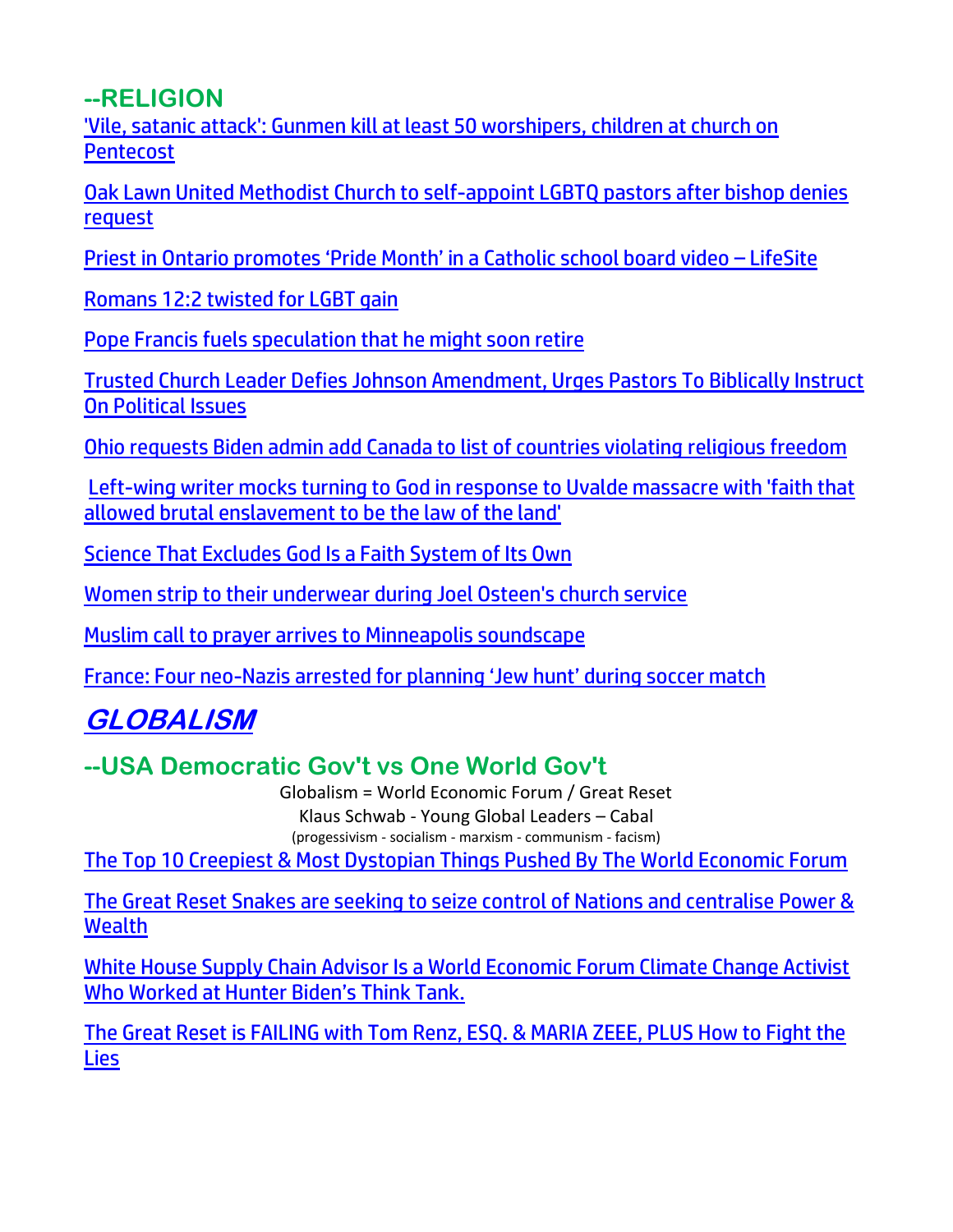## **--GLOBAL CURRENCY RESET / DIGITAL CURRENCY**

## **IN THE NEWS**

**-- HUNTER BIDEN**  [Hunter Biden's Gun Crimes EXPOSED!](https://welovetrump.com/2022/06/03/hunter-bidens-gun-crimes-exposed/)

[» EXCLUSIVE: Hunter Biden's Connections to George Bush Sr. Unveiled](https://trk.cp20.com/click/gak4-3nc7oz-8bo4nf-f4obzxf2/)

[Crackhead MILF and incest porn: Hunter Biden's disgusting search history revealed,](https://ratherexposethem.org/2022/06/04/crackhead-milf-and-incest-porn-hunter-bidens-disgusting-search-history-revealed-including-pornhub-link-sent-to-dad/)  [including Pornhub link sent to "dad"](https://ratherexposethem.org/2022/06/04/crackhead-milf-and-incest-porn-hunter-bidens-disgusting-search-history-revealed-including-pornhub-link-sent-to-dad/)

#### **--UKRAINE / RUSSIA CONFLICT**

[Russia transitioning from "special operation" in Ukraine to taking aim at all of NATO in](https://www.naturalnews.com/2022-06-04-russia-takes-on-nato-sweeping-demilitarization-move.html)  [sweeping "demilitarization" move](https://www.naturalnews.com/2022-06-04-russia-takes-on-nato-sweeping-demilitarization-move.html)

[Ukrainian troops post videos to social media complaining about betrayals by senior](https://www.naturalnews.com/2022-06-07-ukrainian-troops-post-videos-senior-commanders-refuse-to-fight.html)  [commanders as some refuse to fight](https://www.naturalnews.com/2022-06-07-ukrainian-troops-post-videos-senior-commanders-refuse-to-fight.html)

[UK Joins US In Sending Longer-Range Rockets To Ukraine Despite Putin Warnings](https://www.zerohedge.com/geopolitical/uk-joins-us-sending-longer-range-rockets-ukraine-despite-putin-warnings) …AND

[Biden sends sophisticated rocket launchers to Ukraine while swearing he doesn't want](https://www.naturalnews.com/2022-06-06-biden-sends-sophisticated-rocket-launchers-to-ukraine-while-swearing-he-doesnt-want-war-with-russia.html)  [U.S., NATO to go to war with Russia](https://www.naturalnews.com/2022-06-06-biden-sends-sophisticated-rocket-launchers-to-ukraine-while-swearing-he-doesnt-want-war-with-russia.html)

[Itching for war: NATO deputy chief now says alliance can deploy forces in eastern](https://www.naturalnews.com/2022-06-06-nato-now-says-alliance-can-deploy-forces-in-eastern-europe.html)  [Europe despite past commitment to avoid doing exactly that](https://www.naturalnews.com/2022-06-06-nato-now-says-alliance-can-deploy-forces-in-eastern-europe.html)

[Your Tax Dollars at Work: Ukrainian Officials Keep Getting Caught Fleeing Country with](https://www.thegatewaypundit.com/2022/03/tax-dollars-work-ukrainian-officials-keep-getting-caught-fleeing-country-suitcases-full-cash-euros/?utm_source=Gab&utm_medium=PostTopSharingButtons&utm_campaign=websitesharingbuttons)  [Suitcases Full of Cash and Euros](https://www.thegatewaypundit.com/2022/03/tax-dollars-work-ukrainian-officials-keep-getting-caught-fleeing-country-suitcases-full-cash-euros/?utm_source=Gab&utm_medium=PostTopSharingButtons&utm_campaign=websitesharingbuttons)

[Russia's investigation concludes that USA exploited Ukraine to develop illegal](https://www.naturalnews.com/2022-06-03-russia-investigation-concludes-usa-exploited-ukraine-biological-weapons.html)  [biological weapons](https://www.naturalnews.com/2022-06-03-russia-investigation-concludes-usa-exploited-ukraine-biological-weapons.html)

…AND

[Biolabs in Ukraine Linked to Clintons, Bidens, Soros and Gates… Used to Generate](https://100percentfedup.com/biolabs-in-ukraine-linked-to-clintons-bidens-soros-and-gates-used-to-generate-democrats-money-for-elections/)  [Democrats Money for Elections](https://100percentfedup.com/biolabs-in-ukraine-linked-to-clintons-bidens-soros-and-gates-used-to-generate-democrats-money-for-elections/)

[The Washington Post finally admits, Ukraine is losing badly.](https://www.investmentwatchblog.com/the-washington-post-finally-admits-ukraine-is-losing-badly/)

[Dublin, Ireland Adds Ukrainian Colors to LGBTQ Pride Flag](https://welovetrump.com/2022/06/02/dublin-ireland-adds-ukrainian-colors-to-lgbtq-pride-flag/)

**MEDICAL NEWS**

**--COVID / MONKEYPOX MANDATES**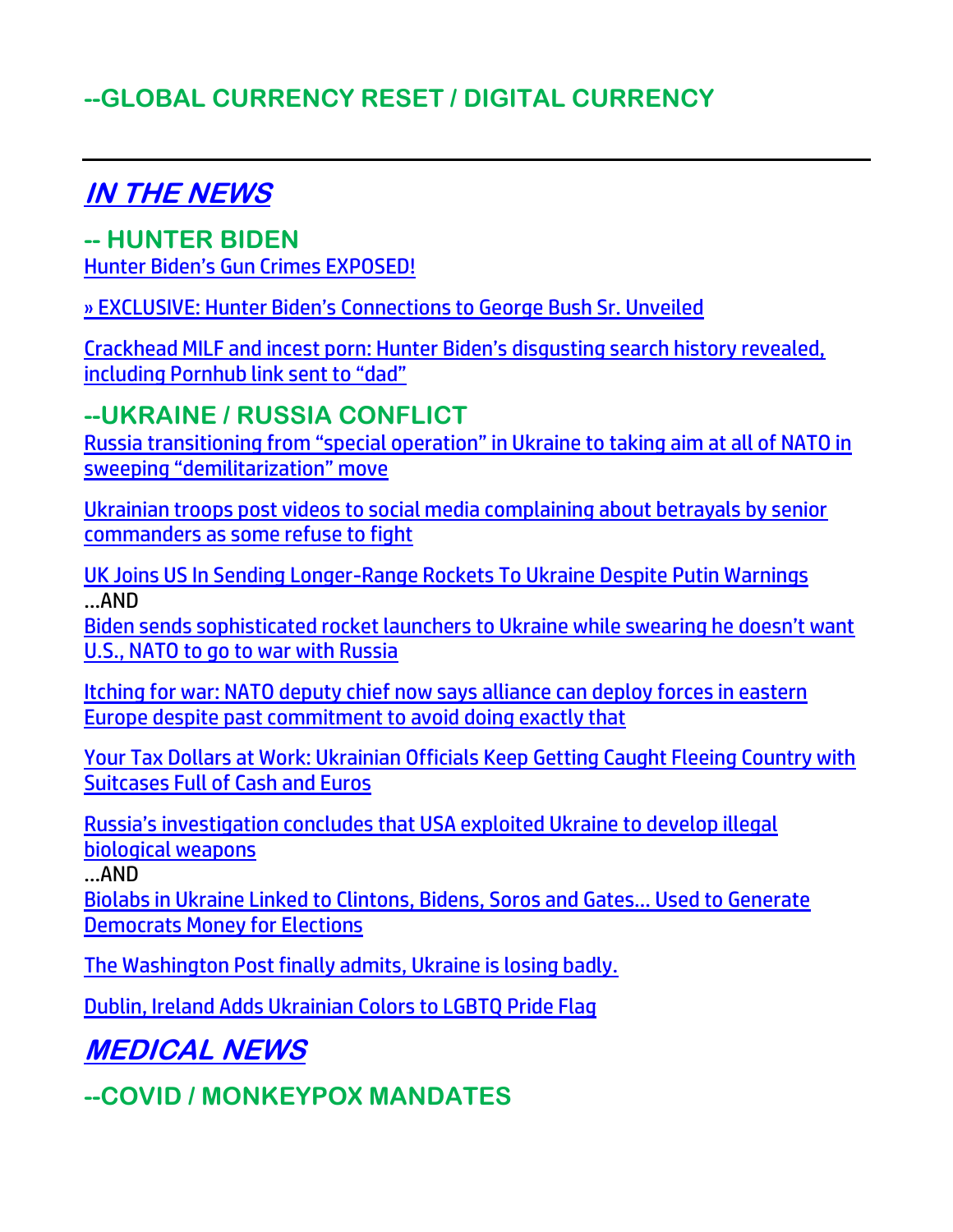[Special Olympics Drops COVID-19 Jab Mandate After Gov. DeSantis Threatens](https://welovetrump.com/2022/06/03/special-olympics-drops-covid-19-jab-mandate-after-gov-desantis-threatens-organization-with-27-5-million-fine/)  [Organization With \\$27.5 Million Fine](https://welovetrump.com/2022/06/03/special-olympics-drops-covid-19-jab-mandate-after-gov-desantis-threatens-organization-with-27-5-million-fine/)

[Toronto police drops COVID vaccine mandate for cops who spent months on unpaid](https://www.lifesitenews.com/news/toronto-police-drops-covid-vaccine-mandate-for-cops-who-spent-months-on-unpaid-leave/?utm_source=top_news&utm_campaign=usa)  [leave](https://www.lifesitenews.com/news/toronto-police-drops-covid-vaccine-mandate-for-cops-who-spent-months-on-unpaid-leave/?utm_source=top_news&utm_campaign=usa)

[Dutch Pilots Association Wins Court Case Against KLM's Covid Injection Mandates for](https://expose-news.com/2022/06/03/vnv-wins-court-case-against-klm/)  [New Pilots](https://expose-news.com/2022/06/03/vnv-wins-court-case-against-klm/)

## **--CHILDREN**

[Biden admin says COVID shots for kids as young as 6 months may arrive by June 21](https://www.lifesitenews.com/news/biden-admin-says-covid-shots-for-kids-as-young-as-6-months-may-arrive-by-june-21/?utm_source=top_news&utm_campaign=usa)

[FBI Director: Iranian backed hackers attempted cyber attack on Boston Children's](https://delivery.email.saraacarter.com/GUIDARZE?id=153976=eh4CVwZWCQQBTFIBVlwCUA4GBFUECVBUWFdcVQFVVVkLBgUHUQcEAQRTUQZXXQcDDwoeXlxdAxEKDCRUVABaVBcBXQtPVAYGAwMFClUPBAcEA1EADgQaChURFEADThxcXA5bEFYXSR1SXVJbChdGVUVTA1dWQxIHE0sHXFROdG1wJnM0aSAPWlNMRQE=&fl=URZGFkBfHxxDVV9XC1xBRl5XERpdVAMMBksHXFROUFRQAVk=&ext=dD1leUpoYkdjaU9pSklVekkxTmlJc0luUjVjQ0k2SWtwWFZDSjkuZXlKd0lqcGJiblZzYkN4dWRXeHNMQ0pvZEhSd2N6b3ZMM05oY21GaFkyRnlkR1Z5TG1OdmJTOW1ZbWt0WkdseVpXTjBiM0l0YVhKaGJtbGhiaTFpWVdOclpXUXRhR0ZqYTJWeWN5MWhkSFJsYlhCMFpXUXRZM2xpWlhJdFlYUjBZV05yTFc5dUxXSnZjM1J2YmkxamFHbHNaSEpsYm5NdGFHOXpjR2wwWVd3dGJHRnpkQzE1WldGeUx6OTFkRzFmYzI5MWNtTmxQV3BsWlc1bkptcGxiVDFqTldFek9EVTNNR013WVdSalkyTm1PR0ZpTTJSak9XSmlOekF5TXpObU15SXNiblZzYkN3eExHWmhiSE5sTEdaaGJITmxMQ0prWkRVd056TXlaQzB6WTJaaExUUTFZamN0T0RVeE1TMDJaV1V5WVRBMk1HRTROek1pTENKaE5HSTNOekF6TXkweU1UazNMVFE0WXprdFlXTXdZUzFsTXpRNFl6ZzVaalkxTWpVaUxDSTRZV1kxTnpBNE1DMDVZekV6TFRSaVpETXRZamcyWmkwd1lqTmpOV1JtT1RGbU1XSWlMQ0pvZEhSd2N6b3ZMM05oY21GaFkyRnlkR1Z5TG1OdmJTOW1ZbWt0WkdseVpXTjBiM0l0YVhKaGJtbGhiaTFpWVdOclpXUXRhR0ZqYTJWeWN5MWhkSFJsYlhCMFpXUXRZM2xpWlhJdFlYUjBZV05yTFc5dUxXSnZjM1J2YmkxamFHbHNaSEpsYm5NdGFHOXpjR2wwWVd3dGJHRnpkQzE1WldGeUx5SXNJbU0zY0ROZk1DSXNJbVZ0WVdsc0lpd2lSRk1pWFN3aWFXRjBJam94TmpVME16YzJOVEkxZlEuSkxqTHUzZUxlZFJZTmdjT1U2LWJyNXhOY29ZOVVfN1BRTmtyenpvNDltUQ==)  [Hospital last year](https://delivery.email.saraacarter.com/GUIDARZE?id=153976=eh4CVwZWCQQBTFIBVlwCUA4GBFUECVBUWFdcVQFVVVkLBgUHUQcEAQRTUQZXXQcDDwoeXlxdAxEKDCRUVABaVBcBXQtPVAYGAwMFClUPBAcEA1EADgQaChURFEADThxcXA5bEFYXSR1SXVJbChdGVUVTA1dWQxIHE0sHXFROdG1wJnM0aSAPWlNMRQE=&fl=URZGFkBfHxxDVV9XC1xBRl5XERpdVAMMBksHXFROUFRQAVk=&ext=dD1leUpoYkdjaU9pSklVekkxTmlJc0luUjVjQ0k2SWtwWFZDSjkuZXlKd0lqcGJiblZzYkN4dWRXeHNMQ0pvZEhSd2N6b3ZMM05oY21GaFkyRnlkR1Z5TG1OdmJTOW1ZbWt0WkdseVpXTjBiM0l0YVhKaGJtbGhiaTFpWVdOclpXUXRhR0ZqYTJWeWN5MWhkSFJsYlhCMFpXUXRZM2xpWlhJdFlYUjBZV05yTFc5dUxXSnZjM1J2YmkxamFHbHNaSEpsYm5NdGFHOXpjR2wwWVd3dGJHRnpkQzE1WldGeUx6OTFkRzFmYzI5MWNtTmxQV3BsWlc1bkptcGxiVDFqTldFek9EVTNNR013WVdSalkyTm1PR0ZpTTJSak9XSmlOekF5TXpObU15SXNiblZzYkN3eExHWmhiSE5sTEdaaGJITmxMQ0prWkRVd056TXlaQzB6WTJaaExUUTFZamN0T0RVeE1TMDJaV1V5WVRBMk1HRTROek1pTENKaE5HSTNOekF6TXkweU1UazNMVFE0WXprdFlXTXdZUzFsTXpRNFl6ZzVaalkxTWpVaUxDSTRZV1kxTnpBNE1DMDVZekV6TFRSaVpETXRZamcyWmkwd1lqTmpOV1JtT1RGbU1XSWlMQ0pvZEhSd2N6b3ZMM05oY21GaFkyRnlkR1Z5TG1OdmJTOW1ZbWt0WkdseVpXTjBiM0l0YVhKaGJtbGhiaTFpWVdOclpXUXRhR0ZqYTJWeWN5MWhkSFJsYlhCMFpXUXRZM2xpWlhJdFlYUjBZV05yTFc5dUxXSnZjM1J2YmkxamFHbHNaSEpsYm5NdGFHOXpjR2wwWVd3dGJHRnpkQzE1WldGeUx5SXNJbU0zY0ROZk1DSXNJbVZ0WVdsc0lpd2lSRk1pWFN3aWFXRjBJam94TmpVME16YzJOVEkxZlEuSkxqTHUzZUxlZFJZTmdjT1U2LWJyNXhOY29ZOVVfN1BRTmtyenpvNDltUQ==)

#### **---DRUGS**

[Big Pharma firms paid doctors to push OPIOIDS to patients, documents show](https://www.naturalnews.com/2022-06-05-pharma-paid-doctors-push-opioids-to-patients.html)

**---VACCINES**

## **--FAUCI – GATES**

[Does Bill Gates Have A Microchip Implant?](https://welovetrump.com/2022/06/06/did-bill-gates-have-a-chip-implant/)

[Medical tyrant Anthony Fauci tells Americans to expect YEARLY COVID boosters](https://www.naturalnews.com/2022-06-05-fauci-tells-americans-expect-yearly-covid-boosters.html)

[Watch: Fauci Admits Biden Mask Mandate Is About Preserving "Authority"](https://www.zerohedge.com/political/video-fauci-admits-biden-mask-mandate-about-preserving-authority)

[» This Is The Best News Fauci Could've Given Americans](https://trk.cp20.com/click/gak4-3nc7oz-8bo4nc-f4obzxf9/)

[Fauci and other top scientists had another secret COVID-19 origins call, records reveal](https://link.theblaze.com/click/27939131.1149186/aHR0cHM6Ly93d3cudGhlYmxhemUuY29tL25ld3MvZmF1Y2ktYW5kLW90aGVyLXRvcC1zY2llbnRpc3RzLWhhZC1hbm90aGVyLXNlY3JldC1jb3ZpZC0xOS1vcmlnaW5zLWNhbGwtcmVjb3Jkcy1yZXZlYWw_dXRtX3NvdXJjZT10aGVibGF6ZS1icmVha2luZyZ1dG1fbWVkaXVtPWVtYWlsJnV0bV9jYW1wYWlnbj0yMDIyMDYwM1RyZW5kaW5nLUZhdWNpT3JpZ2lucyZ1dG1fdGVybT1BQ1RJVkUgTElTVCAtIFRoZUJsYXplIEJyZWFraW5nIE5ld3M/61f82015384ca325d2cdab60C64245953)

## **--MEDICAL STUDIES & NEWS**

[Counting Cancerous Lymph Nodes May Be Best Predictor of Mortality, Study](https://lists.youmaker.com/links/84g4yBVh5Z/Jlid8tcrj/7xAbPNiP2/6jgRzuXQjh)

[We're in the middle of an INFODEMIC and there's no cure in sight as "authoritative"](https://www.naturalnews.com/2022-06-05-infodemic-no-cure-authoritative-sources-full-of-medical-misinformation.html)  [sources are full of medical misinformation](https://www.naturalnews.com/2022-06-05-infodemic-no-cure-authoritative-sources-full-of-medical-misinformation.html)

[CDC Director Issues Alert on Pfizer's COVID](https://lists.youmaker.com/links/6ucyaowUBU/Jlid8tcrj/7xAbPNiP2/2lh1iE3EsX)-19 Pill: 'You Might Get Symptoms Again'

[COVID Jab Spike Remains in Body, Affects DNA: 1 Holistic Way to Repair DNA and](https://lists.youmaker.com/links/ronNAKQlq9/Jlid8tcrj/7xAbPNiP2/S5W1NteHMB8)  [Reduce Spike Damage](https://lists.youmaker.com/links/ronNAKQlq9/Jlid8tcrj/7xAbPNiP2/S5W1NteHMB8)

[Study: Ingredient in toothpaste and mouthwash linked to antibiotic resistance](https://www.naturalnews.com/2022-06-03-toothpaste-mouthwash-ingredient-linked-to-antibiotic-resistance.html)

[U.S. hospitals facing shortage of contrast dye needed for critical scans](https://www.wnd.com/2022/06/u-s-hospitals-facing-shortage-contrast-dye-needed-critical-scans/)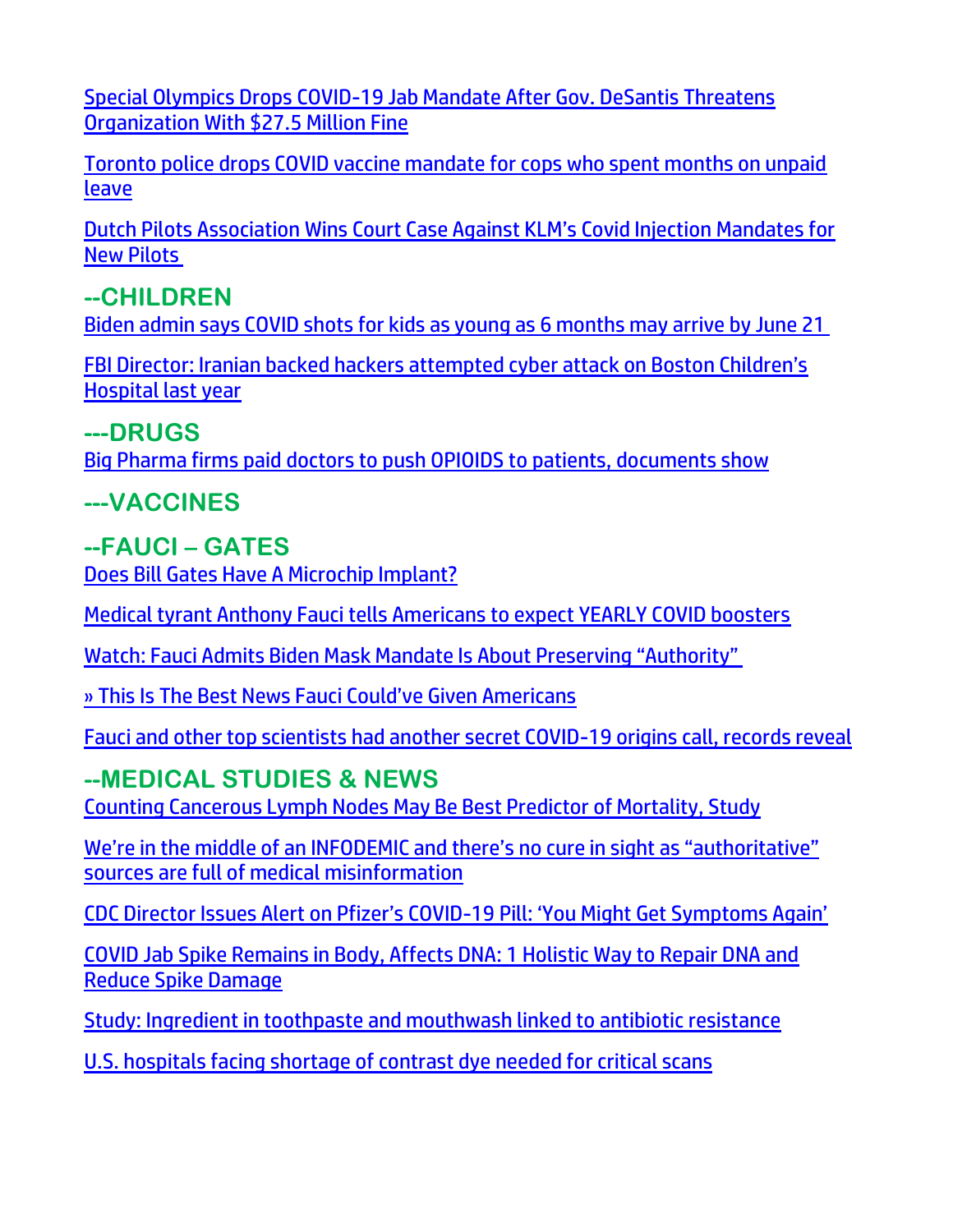**--OTHER REPORTS** (inc. deaths)

[In a First, Doctors Transplant a 3D Printed Ear Made of a Patient's Own Cells](https://singularityhub.com/2022/06/02/in-a-first-doctors-transplant-3d-printed-ear-made-of-patients-own-cells/)

[Another vaccine-induced blood clot? Female pro golfer Nelly Korda DARE NOT say the](https://www.naturalnews.com/2022-06-06-golfer-nelly-korda-dare-not-say-the-v-word-clot-cause.html)  ["V" word when speaking about her blood clots](https://www.naturalnews.com/2022-06-06-golfer-nelly-korda-dare-not-say-the-v-word-clot-cause.html)

[FIVE Soldiers Collapsed During the Queen's Jubilee](https://welovetrump.com/2022/06/04/five-soldiers-collapsed-during-the-queens-jubilee/)

[Study finds Athlete Deaths are 1700% higher than expected since Covid-19 Vaccination](https://expose-news.com/2022/06/04/athlete-deaths-18x-higher-than-expected/)  [began](https://expose-news.com/2022/06/04/athlete-deaths-18x-higher-than-expected/)

[26-Year-Old CFL Defensive Lineman Retires After Myocarditis Diagnosis](https://welovetrump.com/2022/06/03/26-year-old-cfl-defensive-lineman-retires-after-myocarditis-diagnosis/)

## **OTHER NEWS**

## **--SHORTAGES: FOOD - WATER - SUPPLIES - INFLATION**

[A new kind of rationing: Amazon to launch "invite only" ordering for high](https://www.naturalnews.com/2022-06-06-rationing-amazon-invite-only-high-demand-products.html)-demand [products, meaning you now have to "qualify" just to buy](https://www.naturalnews.com/2022-06-06-rationing-amazon-invite-only-high-demand-products.html)

[Logistics and transportation sectors bounce back as hiring for trucking, warehousing](https://www.naturalnews.com/2022-06-06-logistics-transportation-sectors-bouncing-back-hiring-increases.html)  [jobs continues to rise](https://www.naturalnews.com/2022-06-06-logistics-transportation-sectors-bouncing-back-hiring-increases.html)

[Biden finally addresses baby formula shortage, but it's already too late: out](https://www.naturalnews.com/2022-06-04-biden-baby-formula-shortage-out-stock-74-percent.html)-of-stock [rates have soared to 74%](https://www.naturalnews.com/2022-06-04-biden-baby-formula-shortage-out-stock-74-percent.html)

[Abbott Restarts Baby Formula Plant: Crisis-Inducing Shutdown Was Likely Needless](https://www.zerohedge.com/markets/abbott-restarts-baby-formula-plant-crisis-inducing-shutdown-was-likely-needless)

['Food Shortages Are Coming': Farmer Association President Sounds Alarm Over Coming](https://lists.youmaker.com/links/NtCHcaw8Xa/Jlid8tcrj/7xAbPNiP2/zwpXhh9K5p)  [Food Crisis](https://lists.youmaker.com/links/NtCHcaw8Xa/Jlid8tcrj/7xAbPNiP2/zwpXhh9K5p)

[USDA Releases Official Forecast for Food Prices](https://lists.youmaker.com/links/84g4yBVh5Z/Jlid8tcrj/7xAbPNiP2/OTIRARjNMu)—Here's What to Expect

[Get Ready for \\$1 Per Egg: USDA Forecast Predicts Highest Food Inflation Since 1980](https://ratherexposethem.org/2022/06/03/get-ready-for-1-per-egg-usda-forecast-predicts-highest-food-inflation-since-1980/)

[Southern California Water District Begins Limiting Water Flow to Homes "](https://welovetrump.com/2022/06/04/southern-california-water-district-begins-limiting-water-flow-to-homes-that-use-too-much-water/)That Use Too [Much Water"](https://welovetrump.com/2022/06/04/southern-california-water-district-begins-limiting-water-flow-to-homes-that-use-too-much-water/)

…AND

[California Lawmakers Want To Buy Up Water Rights And Cut Farming To Stave Off](https://www.zerohedge.com/weather/california-lawmakers-want-buy-water-rights-and-cut-farming-stave-drought)  **[Drought](https://www.zerohedge.com/weather/california-lawmakers-want-buy-water-rights-and-cut-farming-stave-drought)** 

[USA DOMESTIC food production now collapsing due to fertilizer costs, scarcity, diesel](https://www.naturalnews.com/2022-06-03-usa-domestic-food-production-now-collapsing.html)  [price inflation and food protectionism](https://www.naturalnews.com/2022-06-03-usa-domestic-food-production-now-collapsing.html)

["Devastating impact" warning as India moves toward halting rice exports, leading to](https://ce-publicdy.naturalnews.com/ct.asp?id=B57B10D1CE26AA2D065A8C20CCF6ECE5B5746BBFA5714F56B39784CA4A8143859DA7FA4A3F0B1B27C6FE5E6134969222&ct=4aeUs2oAAABCWmgzMUFZJlNZxaxZugAAGZmAAAPREC7n3cAgAGoptKepoeSG1NqeoImho9KeSBiZESxcZasUEs7LuRXMqWxDqshML2YjzLkehVkbepPpCap3fUrExwWdi8GwrHoKgf2rDkpd3XiNA8RA%2fF3JFOFCQxaxZug%3d)  [global mass starvation](https://ce-publicdy.naturalnews.com/ct.asp?id=B57B10D1CE26AA2D065A8C20CCF6ECE5B5746BBFA5714F56B39784CA4A8143859DA7FA4A3F0B1B27C6FE5E6134969222&ct=4aeUs2oAAABCWmgzMUFZJlNZxaxZugAAGZmAAAPREC7n3cAgAGoptKepoeSG1NqeoImho9KeSBiZESxcZasUEs7LuRXMqWxDqshML2YjzLkehVkbepPpCap3fUrExwWdi8GwrHoKgf2rDkpd3XiNA8RA%2fF3JFOFCQxaxZug%3d)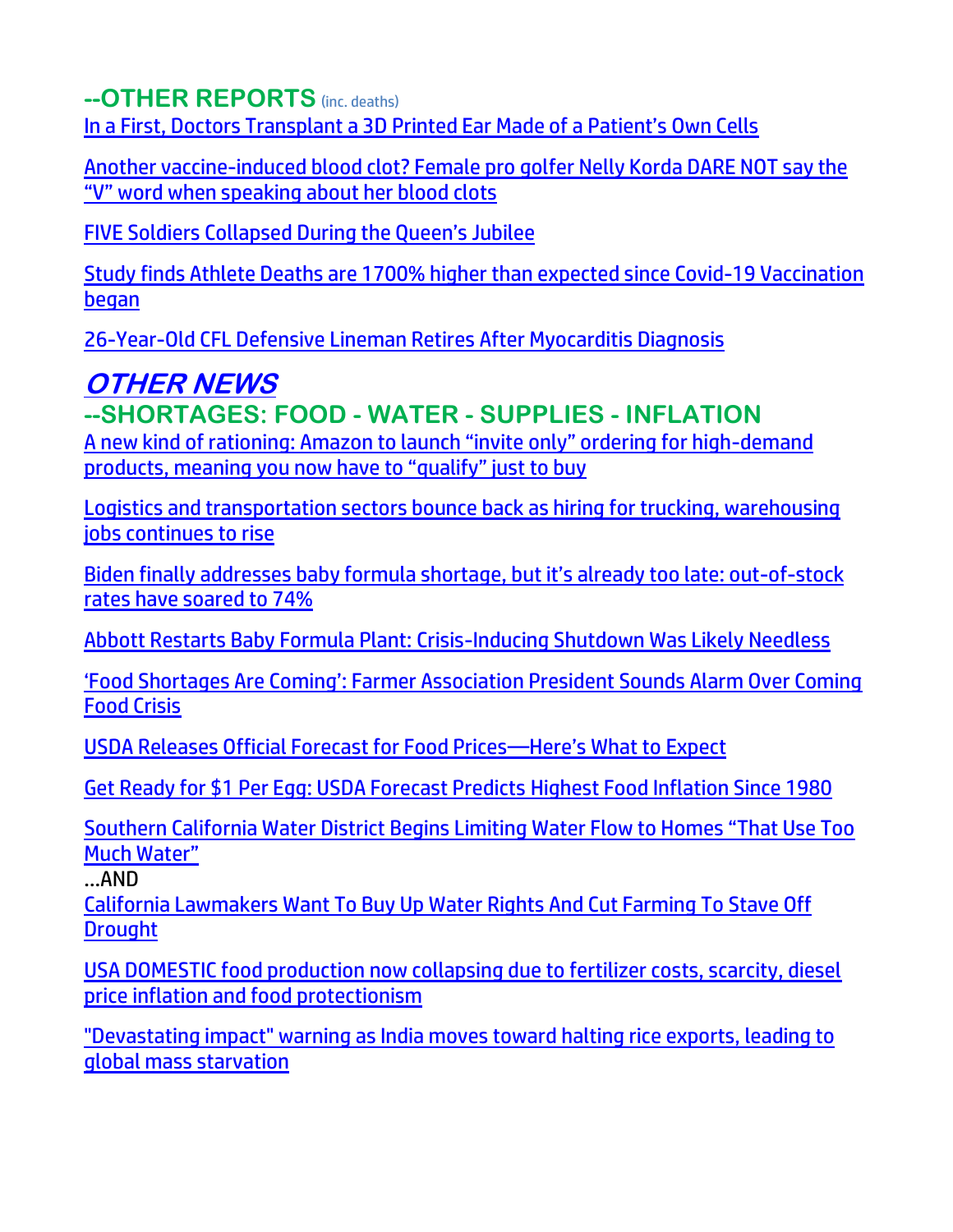[First JPMorgan's Dimon, now Goldman Sachs' Waldron: the world is about to get hit](https://www.naturalnews.com/2022-06-05-jpmorgan-dimon-goldman-sachs-waldron-economic-hurricane.html)  [with an economic "hurricane"](https://www.naturalnews.com/2022-06-05-jpmorgan-dimon-goldman-sachs-waldron-economic-hurricane.html)

[You won't believe what Buttigieg says inflation is an opportunity to do](https://www.wnd.com/2022/06/pete-buttigieg-inflation-wealth-redistribution-opportunity/)

#### **--ENERGY: FUEL– POWER OUTAGES -- PRICES**

[Another Nuclear Plant Closes: Get Ready For Electricity Shortages](https://www.zerohedge.com/energy/another-nuclear-plant-closes-get-ready-electricity-shortages)

Biden says Americans have [to get ready for more blackouts as energy infrastructure](https://www.naturalnews.com/2022-06-04-biden-get-ready-for-more-blackouts.html)  [nears breaking point](https://www.naturalnews.com/2022-06-04-biden-get-ready-for-more-blackouts.html)

[Increased demand and inflated oil prices cause airfares to surge by nearly 50%](https://www.naturalnews.com/2022-06-05-increased-demand-oil-prices-cause-airfares-surge.html)

[Policymaker Push Against Fossil Fuels Means "Will Never Be Another Refinery Built In](https://www.zerohedge.com/markets/policymaker-push-against-fossil-fuels-means-will-never-be-another-refinery-built-us-chevron)  [US"; Chevron CEO Says](https://www.zerohedge.com/markets/policymaker-push-against-fossil-fuels-means-will-never-be-another-refinery-built-us-chevron)

[Biden Mandates More Ethanol In Gasoline, Expect Many Negative Repercussions](https://www.zerohedge.com/political/biden-mandates-more-ethanol-gasoline-expect-many-negative-repercussions)

[Russia Sees Extra \\$6.4 Billion Oil Revenue In June As Prices Rally](https://www.zerohedge.com/energy/russia-sees-extra-64-billion-oil-revenue-june-prices-rally)

[https://ce-](https://ce-publicdy.naturalnews.com/ct.asp?id=52CD2031A86870BD13EC7CB444CADCE260B826A0142D7CB1CD317D92301D7DAB5183AE993C31D5FD3A7A63C323F11539&ct=4aeUs2MAAABCWmgzMUFZJlNZnqj0LwAAFpmAAAPUED%2fv3KAgAEhqnpPSNMEepoeTUMfqM0o9T0gDJoOOCKihHPNnut62BQ50r8u9ISRsZYINg7S4MyBF5Ml4hTKuDjwCd55CzHnaBRd0spb5qSJFXT8XckU4UJCeqPQv)

[publicdy.naturalnews.com/ct.asp?id=52CD2031A86870BD13EC7CB444CADCE260B826](https://ce-publicdy.naturalnews.com/ct.asp?id=52CD2031A86870BD13EC7CB444CADCE260B826A0142D7CB1CD317D92301D7DAB5183AE993C31D5FD3A7A63C323F11539&ct=4aeUs2MAAABCWmgzMUFZJlNZnqj0LwAAFpmAAAPUED%2fv3KAgAEhqnpPSNMEepoeTUMfqM0o9T0gDJoOOCKihHPNnut62BQ50r8u9ISRsZYINg7S4MyBF5Ml4hTKuDjwCd55CzHnaBRd0spb5qSJFXT8XckU4UJCeqPQv) [A0142D7CB1CD317D92301D7DAB5183AE993C31D5FD3A7A63C323F11539&ct=4aeUs](https://ce-publicdy.naturalnews.com/ct.asp?id=52CD2031A86870BD13EC7CB444CADCE260B826A0142D7CB1CD317D92301D7DAB5183AE993C31D5FD3A7A63C323F11539&ct=4aeUs2MAAABCWmgzMUFZJlNZnqj0LwAAFpmAAAPUED%2fv3KAgAEhqnpPSNMEepoeTUMfqM0o9T0gDJoOOCKihHPNnut62BQ50r8u9ISRsZYINg7S4MyBF5Ml4hTKuDjwCd55CzHnaBRd0spb5qSJFXT8XckU4UJCeqPQv) [2MAAABCWmgzMUFZJlNZnqj0LwAAFpmAAAPUED%2fv3KAgAEhqnpPSNMEepoeTUMfq](https://ce-publicdy.naturalnews.com/ct.asp?id=52CD2031A86870BD13EC7CB444CADCE260B826A0142D7CB1CD317D92301D7DAB5183AE993C31D5FD3A7A63C323F11539&ct=4aeUs2MAAABCWmgzMUFZJlNZnqj0LwAAFpmAAAPUED%2fv3KAgAEhqnpPSNMEepoeTUMfqM0o9T0gDJoOOCKihHPNnut62BQ50r8u9ISRsZYINg7S4MyBF5Ml4hTKuDjwCd55CzHnaBRd0spb5qSJFXT8XckU4UJCeqPQv) [M0o9T0gDJoOOCKihHPNnut62BQ50r8u9ISRsZYINg7S4MyBF5Ml4hTKuDjwCd55CzHnaB](https://ce-publicdy.naturalnews.com/ct.asp?id=52CD2031A86870BD13EC7CB444CADCE260B826A0142D7CB1CD317D92301D7DAB5183AE993C31D5FD3A7A63C323F11539&ct=4aeUs2MAAABCWmgzMUFZJlNZnqj0LwAAFpmAAAPUED%2fv3KAgAEhqnpPSNMEepoeTUMfqM0o9T0gDJoOOCKihHPNnut62BQ50r8u9ISRsZYINg7S4MyBF5Ml4hTKuDjwCd55CzHnaBRd0spb5qSJFXT8XckU4UJCeqPQv) [Rd0spb5qSJFXT8XckU4UJCeqPQv](https://ce-publicdy.naturalnews.com/ct.asp?id=52CD2031A86870BD13EC7CB444CADCE260B826A0142D7CB1CD317D92301D7DAB5183AE993C31D5FD3A7A63C323F11539&ct=4aeUs2MAAABCWmgzMUFZJlNZnqj0LwAAFpmAAAPUED%2fv3KAgAEhqnpPSNMEepoeTUMfqM0o9T0gDJoOOCKihHPNnut62BQ50r8u9ISRsZYINg7S4MyBF5Ml4hTKuDjwCd55CzHnaBRd0spb5qSJFXT8XckU4UJCeqPQv)**--CHINA - RUSSIA – KOREA – COMMUNISM**

[Some Chinese "surgeons" are executioners who extract the beating heart of LIVING](https://www.naturalnews.com/2022-06-03-some-chinese-surgeons-are-executioners-living-patients.html)  [patients \(for profit, of course\)](https://www.naturalnews.com/2022-06-03-some-chinese-surgeons-are-executioners-living-patients.html)

[North Korea launches more ballistic missiles as it prepares to test nuclear weapons](https://link.theblaze.com/click/27956742.926193/aHR0cHM6Ly93d3cudGhlYmxhemUuY29tL25ld3MvLTI2NTc0NjA1OTY_dXRtX3NvdXJjZT10aGVibGF6ZS03RGF5VHJlbmRpbmdUZXN0JnV0bV9tZWRpdW09ZW1haWwmdXRtX2NhbXBhaWduPVRoZSBCbGF6ZSBQTSBUcmVuZGluZyAyMDIyLTA2LTA1JnV0bV90ZXJtPUFDVElWRSBMSVNUIC0gNyBEYXkgRW5nYWdlbWVudA/61f82015384ca325d2cdab60Ced7e35f9)

## **POLITICAL & GOV'T NEWS**

#### **--ABORTION - RACISM - LGBTQ – TRAFFICKING – PEDOPHILIA** [NFL's first openly trans cheerleader makes history](https://www.wnd.com/2022/06/nfls-first-openly-trans-cheerleader-makes-history/)[European Union: 'The Future of](https://www.wnd.com/2022/06/nfls-first-openly-trans-cheerleader-makes-history/)  [Europe is Queer'](https://rairfoundation.com/european-union-the-future-of-europe-is-queer/)

Pro-[abortion activists vandalize DC pregnancy center with red paint, 'revenge' message](https://www.lifesitenews.com/news/pro-abortion-activists-vandalize-dc-pregnancy-center-with-red-paint-revenge-message/?utm_source=featured&utm_campaign=usa)

MSNBC 'anti-[racist educator' says 2nd Amendment came from Founders 'afraid of Black](https://delivery.email.saraacarter.com/GUIDARZE?id=153976=eh4CVwZWCQQBTFcGBFtUBVIEVgcPV1QBUlBRClpTCgFaBwBeClxUAQ8CAgdfCwUHAgoeXlxdAxEKDCRUVABaVBcBXQtPVAYGAwEDC1cPDQQBA1sEBAMaChURFEADThxcXA5bEFYXSR1SXVJbChdGVUVTA1dWQxIHE0sHXFROdG1wJnM0aSAPWlNMRQE=&fl=URZGFkBfHxxDVV9XC1xBRl5XERpdVAMMBksHXFROUFRQAVk=&ext=dD1leUpoYkdjaU9pSklVekkxTmlJc0luUjVjQ0k2SWtwWFZDSjkuZXlKd0lqcGJiblZzYkN4dWRXeHNMQ0pvZEhSd2N6b3ZMM05oY21GaFkyRnlkR1Z5TG1OdmJTOXRjMjVpWXkxaGJuUnBMWEpoWTJsemRDMWxaSFZqWVhSdmNpMXpZWGx6TFRKdVpDMWhiV1Z1WkcxbGJuUXRZMkZ0WlMxbWNtOXRMV1p2ZFc1a1pYSnpMV0ZtY21GcFpDMXZaaTFpYkdGamF5MXdaVzl3YkdVdlAzVjBiVjl6YjNWeVkyVTlhbVZsYm1jbWFtVnRQV00xWVRNNE5UY3dZekJoWkdOalkyWTRZV0l6WkdNNVltSTNNREl6TTJZeklpeHVkV3hzTERFc1ptRnNjMlVzWm1Gc2MyVXNJbVJrTlRBM016SmtMVE5qWm1FdE5EVmlOeTA0TlRFeExUWmxaVEpoTURZd1lUZzNNeUlzSW1JeE1qQTBNMkZoTFRNMU1qQXRORGMwTnkxaFptUTBMV1l3WW1KaE9ETTNOakEyTXlJc0lqaGhaalUzTURnd0xUbGpNVE10TkdKa015MWlPRFptTFRCaU0yTTFaR1k1TVdZeFlpSXNJbWgwZEhCek9pOHZjMkZ5WVdGallYSjBaWEl1WTI5dEwyMXpibUpqTFdGdWRHa3RjbUZqYVhOMExXVmtkV05oZEc5eUxYTmhlWE10TW01a0xXRnRaVzVrYldWdWRDMWpZVzFsTFdaeWIyMHRabTkxYm1SbGNuTXRZV1p5WVdsa0xXOW1MV0pzWVdOckxYQmxiM0JzWlM4aUxDSmpOM0F6WHpBaUxDSmxiV0ZwYkNJc0lrUlRJbDBzSW1saGRDSTZNVFkxTkRFM05UTTJNMzAuai1jWkxOYi1SODFCN0RVdkJROHBDOXNMc3VpQW9CdTNFcl9TUGdRWURnaw==)  [people'](https://delivery.email.saraacarter.com/GUIDARZE?id=153976=eh4CVwZWCQQBTFcGBFtUBVIEVgcPV1QBUlBRClpTCgFaBwBeClxUAQ8CAgdfCwUHAgoeXlxdAxEKDCRUVABaVBcBXQtPVAYGAwEDC1cPDQQBA1sEBAMaChURFEADThxcXA5bEFYXSR1SXVJbChdGVUVTA1dWQxIHE0sHXFROdG1wJnM0aSAPWlNMRQE=&fl=URZGFkBfHxxDVV9XC1xBRl5XERpdVAMMBksHXFROUFRQAVk=&ext=dD1leUpoYkdjaU9pSklVekkxTmlJc0luUjVjQ0k2SWtwWFZDSjkuZXlKd0lqcGJiblZzYkN4dWRXeHNMQ0pvZEhSd2N6b3ZMM05oY21GaFkyRnlkR1Z5TG1OdmJTOXRjMjVpWXkxaGJuUnBMWEpoWTJsemRDMWxaSFZqWVhSdmNpMXpZWGx6TFRKdVpDMWhiV1Z1WkcxbGJuUXRZMkZ0WlMxbWNtOXRMV1p2ZFc1a1pYSnpMV0ZtY21GcFpDMXZaaTFpYkdGamF5MXdaVzl3YkdVdlAzVjBiVjl6YjNWeVkyVTlhbVZsYm1jbWFtVnRQV00xWVRNNE5UY3dZekJoWkdOalkyWTRZV0l6WkdNNVltSTNNREl6TTJZeklpeHVkV3hzTERFc1ptRnNjMlVzWm1Gc2MyVXNJbVJrTlRBM016SmtMVE5qWm1FdE5EVmlOeTA0TlRFeExUWmxaVEpoTURZd1lUZzNNeUlzSW1JeE1qQTBNMkZoTFRNMU1qQXRORGMwTnkxaFptUTBMV1l3WW1KaE9ETTNOakEyTXlJc0lqaGhaalUzTURnd0xUbGpNVE10TkdKa015MWlPRFptTFRCaU0yTTFaR1k1TVdZeFlpSXNJbWgwZEhCek9pOHZjMkZ5WVdGallYSjBaWEl1WTI5dEwyMXpibUpqTFdGdWRHa3RjbUZqYVhOMExXVmtkV05oZEc5eUxYTmhlWE10TW01a0xXRnRaVzVrYldWdWRDMWpZVzFsTFdaeWIyMHRabTkxYm1SbGNuTXRZV1p5WVdsa0xXOW1MV0pzWVdOckxYQmxiM0JzWlM4aUxDSmpOM0F6WHpBaUxDSmxiV0ZwYkNJc0lrUlRJbDBzSW1saGRDSTZNVFkxTkRFM05UTTJNMzAuai1jWkxOYi1SODFCN0RVdkJROHBDOXNMc3VpQW9CdTNFcl9TUGdRWURnaw==)

[Norwegian Feminist Faces Three Years In Prison For Saying Biological Men Can't Be](https://www.zerohedge.com/political/norwegian-feminist-faces-three-years-prison-saying-biological-men-cant-be-lesbians)  **[Lesbians](https://www.zerohedge.com/political/norwegian-feminist-faces-three-years-prison-saying-biological-men-cant-be-lesbians)**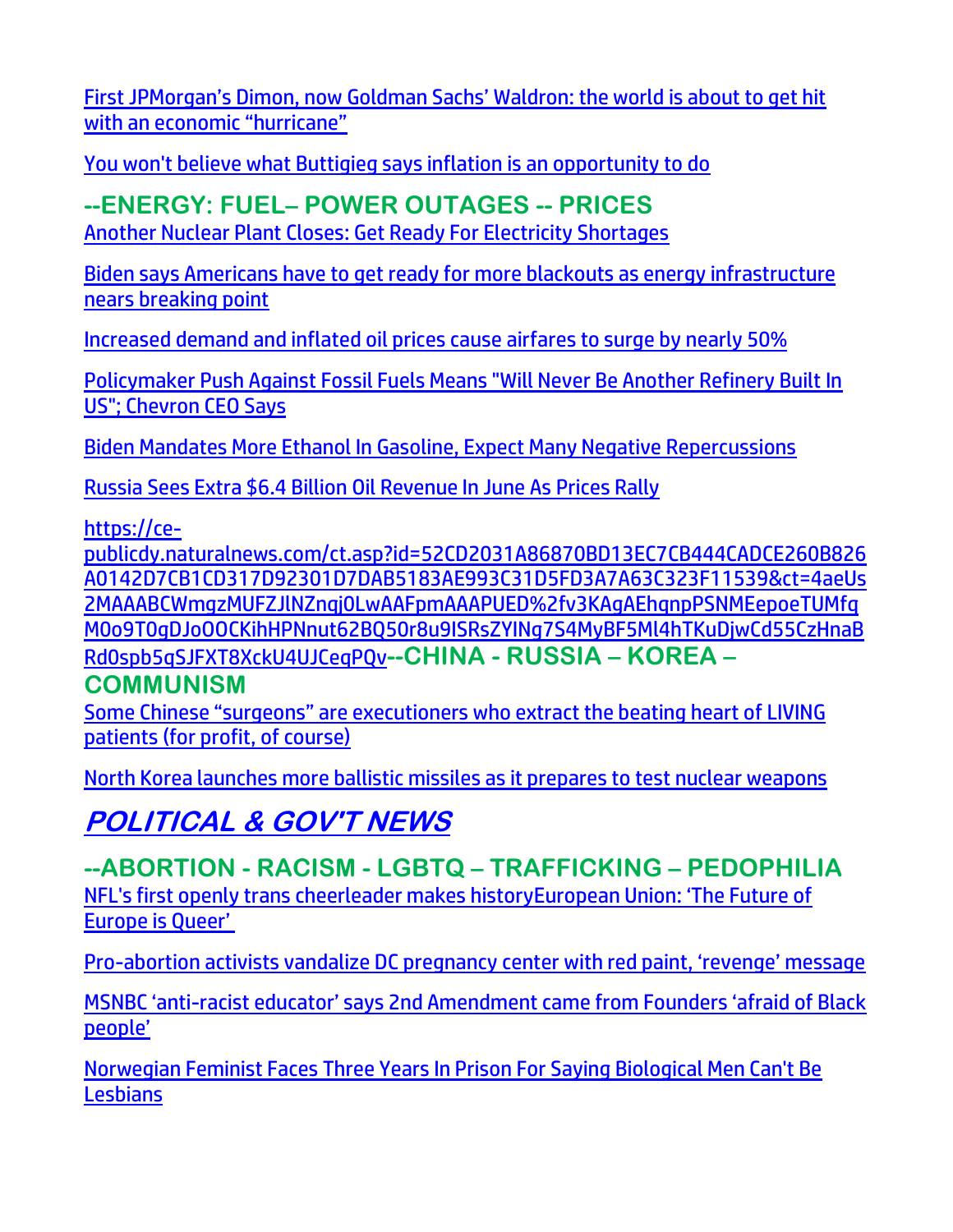[Pelosi: If Democrats win midterms, they'll end filibuster to codify abortion, same](https://www.lifesitenews.com/news/pelosi-if-democrats-win-midterms-theyll-end-filibuster-to-codify-abortion-same-sex-marriage/?utm_source=top_news&utm_campaign=usa)-sex ['marriage'](https://www.lifesitenews.com/news/pelosi-if-democrats-win-midterms-theyll-end-filibuster-to-codify-abortion-same-sex-marriage/?utm_source=top_news&utm_campaign=usa)

[NASCAR issues tweet celebrating LGBT Pride Month](https://link.theblaze.com/click/27908686.1156549/aHR0cHM6Ly93d3cudGhlYmxhemUuY29tL25ld3MvbmFzY2FyLXByaWRlLW1vbnRoLWxnYnQ_dXRtX3NvdXJjZT10aGVibGF6ZS1icmVha2luZyZ1dG1fbWVkaXVtPWVtYWlsJnV0bV9jYW1wYWlnbj0yMDIyMDYwMlNwb25zb3JlZFRyZW5kaW5nLVJldmVsYXRpb25NZWRpYSZ1dG1fdGVybT1BQ1RJVkUgTElTVCAtIFRoZUJsYXplIEJyZWFraW5nIE5ld3M/61f82015384ca325d2cdab60C94a01924)

[Pizza Hut transforms BOOK IT! Program into trans-pushing gender-bender destruction](https://www.naturalnews.com/2022-06-07-pizza-hut-bookit-transgender-brainwashing-destruction-children.html)  [of children](https://www.naturalnews.com/2022-06-07-pizza-hut-bookit-transgender-brainwashing-destruction-children.html)

[Man with rare Fragile X syndrome tricked lesbians into delivering 15 low-IQ children](https://www.naturalnews.com/2022-06-04-man-fragilex-tricked-lesbians-low-iq-children.html)

["Family Friendly" Drag Shows Coming to a Town Near You](https://welovetrump.com/2022/06/04/family-friendly-drag-shows-coming-to-a-town-near-you/)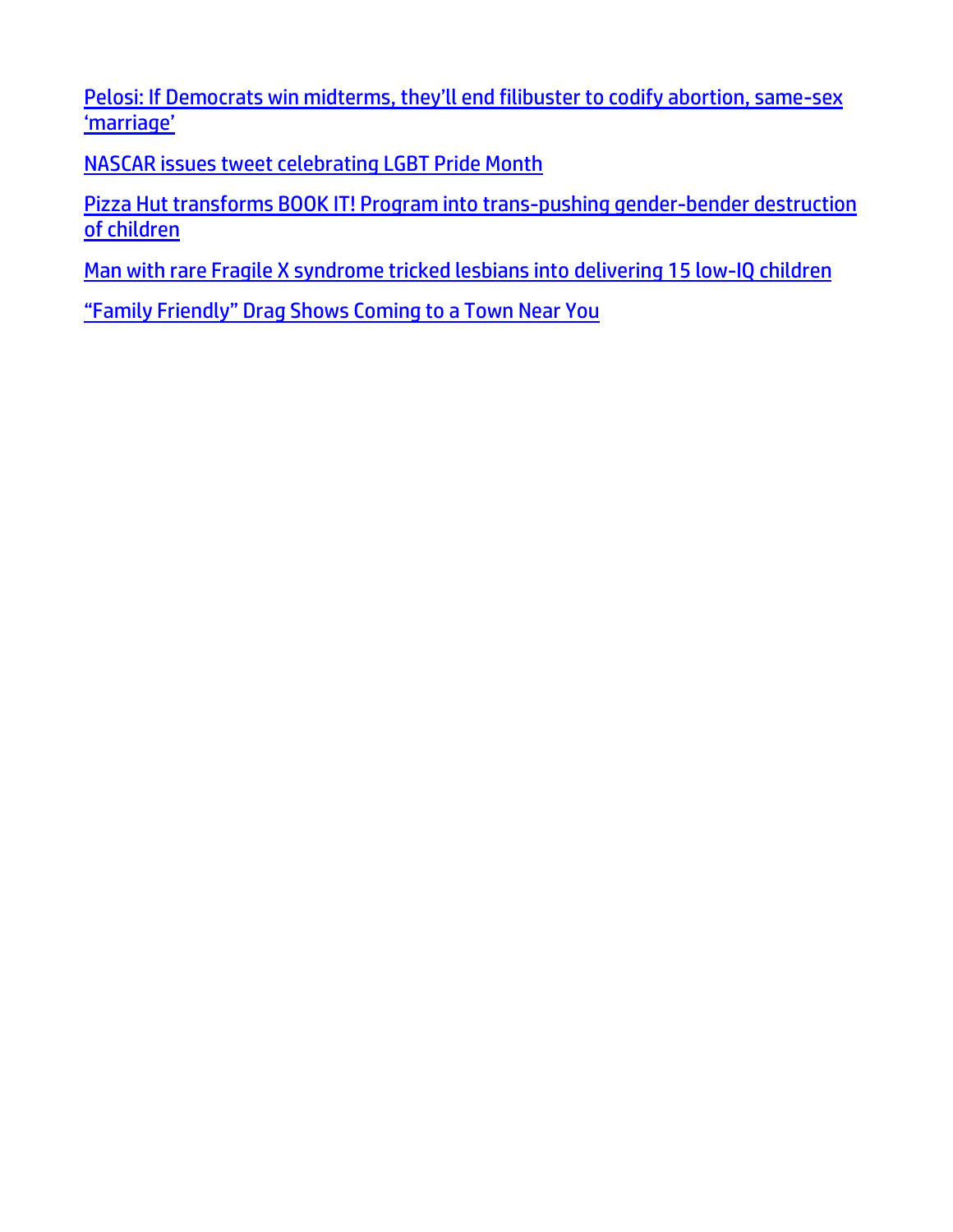## **--BIDEN – ADMINISTRATION**

[Yellen Throws Biden Under The Bus On Runaway Inflation: She "Wanted" \\$1.9 Trillion](https://www.zerohedge.com/markets/yellen-throws-biden-under-bus-runaway-inflation-she-wanted-19-trillion-stimulus-cut-third)  [Stimulus Cut By A Third](https://www.zerohedge.com/markets/yellen-throws-biden-under-bus-runaway-inflation-she-wanted-19-trillion-stimulus-cut-third)

[The Divisive Reason the White House Was Lit Orange on Friday](https://welovetrump.com/2022/06/04/the-divisive-reason-the-white-house-was-lit-orange-on-friday/)

[White House disarray: Low approval ratings rattle Biden, 'frighten' Democrats](https://ratherexposethem.org/2022/06/03/white-house-disarray-low-approval-ratings-rattle-biden-frighten-democrats/)

[Biden Let Iran Get Enough Uranium to Build Bomb](https://ratherexposethem.org/2022/06/03/biden-let-iran-get-enough-uranium-to-build-bomb/)

[Build Back Beijing': Biden waives solar tariffs in massive win for China](https://www.wnd.com/2022/06/build-back-beijing-biden-waives-solar-tariffs-massive-win-china/)

[Job Creators Network puts Biden's Failures on Times Square Billboard](https://delivery.email.saraacarter.com/GUIDARZE?id=153976=eh4CVwZWCQQBTAVUAF1QBgEBV1IBUgBXB1ZSC1hXUVpYV1NTClYGBQ8IBVQFDwUBU1AeXlxdAxEKDCRUVABaVBcBXQtPVAYGAwEKB1MPAwIOB1UDBgUaChURFEADThxcXA5bEFYXSR1SXVJbChdGVUVTA1dWQxIHE0sHXFROdG1wJnM0aSAPWlNMRQE=&fl=URZGFkBfHxxDVV9XC1xBRl5XERpdVAMMBksHXFROUFRQAVk=&ext=dD1leUpoYkdjaU9pSklVekkxTmlJc0luUjVjQ0k2SWtwWFZDSjkuZXlKd0lqcGJiblZzYkN4dWRXeHNMQ0pvZEhSd2N6b3ZMM05oY21GaFkyRnlkR1Z5TG1OdmJTOXFiMkl0WTNKbFlYUnZjbk10Ym1WMGQyOXlheTF3ZFhSekxXSnBaR1Z1Y3kxbVlXbHNkWEpsY3kxdmJpMTBhVzFsY3kxemNYVmhjbVV0WW1sc2JHSnZZWEprTHo5MWRHMWZjMjkxY21ObFBXcGxaVzVuSm1wbGJUMWpOV0V6T0RVM01HTXdZV1JqWTJObU9HRmlNMlJqT1dKaU56QXlNek5tTXlJc2JuVnNiQ3d4TEdaaGJITmxMR1poYkhObExDSmtaRFV3TnpNeVpDMHpZMlpoTFRRMVlqY3RPRFV4TVMwMlpXVXlZVEEyTUdFNE56TWlMQ0kwTmpZeVlqRTVNUzFrWTJZd0xUUmxOell0T1RnNVlpMDFOVFEwTWpnNE9USTJPVEVpTENJNFlXWTFOekE0TUMwNVl6RXpMVFJpWkRNdFlqZzJaaTB3WWpOak5XUm1PVEZtTVdJaUxDSm9kSFJ3Y3pvdkwzTmhjbUZoWTJGeWRHVnlMbU52YlM5cWIySXRZM0psWVhSdmNuTXRibVYwZDI5eWF5MXdkWFJ6TFdKcFpHVnVjeTFtWVdsc2RYSmxjeTF2YmkxMGFXMWxjeTF6Y1hWaGNtVXRZbWxzYkdKdllYSmtMeUlzSW1NM2NETmZNQ0lzSW1WdFlXbHNJaXdpUkZNaVhTd2lhV0YwSWpveE5qVTBNall4TXpZeWZRLlBnWmJpRlZ4N0FjeHR3MjBEU1gwUlVzSTVBbGM0bU5vYV9wZ1lKWlVhYlk=)

[FBI Maintains Workspace Inside Democrat Law Firm Perkins Coie](https://www.zerohedge.com/political/fbi-maintains-workspace-inside-democrat-law-firm-perkins-coie)

#### **--CONGRESS**

[Whitlock: Democrats form new confederacy founded on love of dead negroes](https://link.theblaze.com/click/27924823.1147509/aHR0cHM6Ly93d3cudGhlYmxhemUuY29tL2ZlYXJsZXNzL29wZWQvd2hpdGxvY2stZGVhZC1uZWdyb2VzLWNvbmZlZGVyYWN5P3V0bV9zb3VyY2U9dGhlYmxhemUtYnJlYWtpbmcmdXRtX21lZGl1bT1lbWFpbCZ1dG1fY2FtcGFpZ249MjAyMjA2MDJUcmVuZGluZy1XaGl0bG9ja0NvbmZlZGVyYWN5JnV0bV90ZXJtPUFDVElWRSBMSVNUIC0gVGhlQmxhemUgQnJlYWtpbmcgTmV3cw/61f82015384ca325d2cdab60Cc4e0e7b3)

[Lawmakers hammered for confiscating cash for no reason](https://www.wnd.com/2022/06/lawmakers-hammered-confiscating-cash-no-reason/)

## **--CRIME – CORRUPTION – INVESTIGATIONS**

[Jan. 6 committee goals: 'Imprison Trump, destroy Electoral College'](https://www.wnd.com/2022/06/jan-6-committee-goals-imprison-trump-destroy-electoral-college/)

[https://welovetrump.com/2022/06/06/investigation-into-death-of-clinton-advisor](https://welovetrump.com/2022/06/06/investigation-into-death-of-clinton-advisor-linked-to-epstein-reopened/)[linked-to-epstein-reopened/](https://welovetrump.com/2022/06/06/investigation-into-death-of-clinton-advisor-linked-to-epstein-reopened/)

[Teen Gets Beat To Death At Lebron James' I Promise School](https://welovetrump.com/2022/06/05/teen-gets-beat-to-death-at-lebron-james-i-promise-school/)

[Mysterious Needle Attacks Are Happening All Over Europe](https://welovetrump.com/2022/06/05/mysterious-needle-attacks-are-happening-all-over-europe/)

[Changing reality: Elected prosecutor switches murder conviction to simple robbery](https://www.wnd.com/2022/06/changing-reality-elected-prosecutor-switches-murder-conviction-simple-robbery/)

[https://welovetrump.com/2022/06/06/developing-utah-sheriff-starts-investigation](https://welovetrump.com/2022/06/06/developing-utah-sheriff-starts-investigation-into-ritualistic-child-sex-abuse/)[into-ritualistic-child-sex-abuse/](https://welovetrump.com/2022/06/06/developing-utah-sheriff-starts-investigation-into-ritualistic-child-sex-abuse/)

[Nicholas Sandmann lawyer joins Kyle Rittenhouse's legal team, says there are up to 15](https://link.theblaze.com/click/27958416.1037572/aHR0cHM6Ly93d3cudGhlYmxhemUuY29tL25ld3Mva3lsZS1yaXR0ZW5ob3VzZS1uaWNob2xhcy1zYW5kbWFubi1kZWZhbWF0aW9uLWxhd3N1aXQ_dXRtX3NvdXJjZT10aGVibGF6ZS1kYWlseUFNJnV0bV9tZWRpdW09ZW1haWwmdXRtX2NhbXBhaWduPURhaWx5LU5ld3NsZXR0ZXJfX0FNIDIwMjItMDYtMDYmdXRtX3Rlcm09QUNUSVZFIExJU1QgLSBUaGVCbGF6ZSBEYWlseSBBTQ/61f82015384ca325d2cdab60C5dbd63f2)  ['solid' defamation cases against 'large defendants' like Facebook and Mark Zuckerberg](https://link.theblaze.com/click/27958416.1037572/aHR0cHM6Ly93d3cudGhlYmxhemUuY29tL25ld3Mva3lsZS1yaXR0ZW5ob3VzZS1uaWNob2xhcy1zYW5kbWFubi1kZWZhbWF0aW9uLWxhd3N1aXQ_dXRtX3NvdXJjZT10aGVibGF6ZS1kYWlseUFNJnV0bV9tZWRpdW09ZW1haWwmdXRtX2NhbXBhaWduPURhaWx5LU5ld3NsZXR0ZXJfX0FNIDIwMjItMDYtMDYmdXRtX3Rlcm09QUNUSVZFIExJU1QgLSBUaGVCbGF6ZSBEYWlseSBBTQ/61f82015384ca325d2cdab60C5dbd63f2)

[Activists claim police shot unarmed pregnant woman with her hands up. Then body](https://link.theblaze.com/click/27922563.1137864/aHR0cHM6Ly93d3cudGhlYmxhemUuY29tL25ld3MvcG9saWNlLWNoYXJnZS1sZW9ubmEtaGFsZS1ib2R5LWNhbS1mb290YWdlLXNob3dzLWZpcmVhcm0_dXRtX3NvdXJjZT10aGVibGF6ZS1icmVha2luZyZ1dG1fbWVkaXVtPWVtYWlsJnV0bV9jYW1wYWlnbj0yMDIyMDYwM1Nwb25zb3JlZFRyZW5kaW5nLUdyaXA2JnV0bV90ZXJtPUFDVElWRSBMSVNUIC0gVGhlQmxhemUgQnJlYWtpbmcgTmV3cw/61f82015384ca325d2cdab60C7f4334c5)  [cam footage is released.](https://link.theblaze.com/click/27922563.1137864/aHR0cHM6Ly93d3cudGhlYmxhemUuY29tL25ld3MvcG9saWNlLWNoYXJnZS1sZW9ubmEtaGFsZS1ib2R5LWNhbS1mb290YWdlLXNob3dzLWZpcmVhcm0_dXRtX3NvdXJjZT10aGVibGF6ZS1icmVha2luZyZ1dG1fbWVkaXVtPWVtYWlsJnV0bV9jYW1wYWlnbj0yMDIyMDYwM1Nwb25zb3JlZFRyZW5kaW5nLUdyaXA2JnV0bV90ZXJtPUFDVElWRSBMSVNUIC0gVGhlQmxhemUgQnJlYWtpbmcgTmV3cw/61f82015384ca325d2cdab60C7f4334c5)

[Crook holds gun to back of man's head, steals rifle he was open carrying. But victim](https://link.theblaze.com/click/27939131.1149186/aHR0cHM6Ly93d3cudGhlYmxhemUuY29tL25ld3MvY3Jvb2stc3RlYWxzLXJpZmxlLWdldHMtc2hvdD91dG1fc291cmNlPXRoZWJsYXplLWJyZWFraW5nJnV0bV9tZWRpdW09ZW1haWwmdXRtX2NhbXBhaWduPTIwMjIwNjAzVHJlbmRpbmctRmF1Y2lPcmlnaW5zJnV0bV90ZXJtPUFDVElWRSBMSVNUIC0gVGhlQmxhemUgQnJlYWtpbmcgTmV3cw/61f82015384ca325d2cdab60Ce450874e)  [heads to his vehicle, pulls out another gun, and shoots crook.](https://link.theblaze.com/click/27939131.1149186/aHR0cHM6Ly93d3cudGhlYmxhemUuY29tL25ld3MvY3Jvb2stc3RlYWxzLXJpZmxlLWdldHMtc2hvdD91dG1fc291cmNlPXRoZWJsYXplLWJyZWFraW5nJnV0bV9tZWRpdW09ZW1haWwmdXRtX2NhbXBhaWduPTIwMjIwNjAzVHJlbmRpbmctRmF1Y2lPcmlnaW5zJnV0bV90ZXJtPUFDVElWRSBMSVNUIC0gVGhlQmxhemUgQnJlYWtpbmcgTmV3cw/61f82015384ca325d2cdab60Ce450874e)

[Fired Disney Channel actor sentenced to federal prison for trying to meet a 13-year-old](https://link.theblaze.com/click/27958416.1037572/aHR0cHM6Ly93d3cudGhlYmxhemUuY29tL25ld3MvZGlzbmV5LWNoYW5uZWwtYWN0b3Itc2V4LW1pbm9yLXByaXNvbj91dG1fc291cmNlPXRoZWJsYXplLWRhaWx5QU0mdXRtX21lZGl1bT1lbWFpbCZ1dG1fY2FtcGFpZ249RGFpbHktTmV3c2xldHRlcl9fQU0gMjAyMi0wNi0wNiZ1dG1fdGVybT1BQ1RJVkUgTElTVCAtIFRoZUJsYXplIERhaWx5IEFN/61f82015384ca325d2cdab60Cfd36a876)  [for sex](https://link.theblaze.com/click/27958416.1037572/aHR0cHM6Ly93d3cudGhlYmxhemUuY29tL25ld3MvZGlzbmV5LWNoYW5uZWwtYWN0b3Itc2V4LW1pbm9yLXByaXNvbj91dG1fc291cmNlPXRoZWJsYXplLWRhaWx5QU0mdXRtX21lZGl1bT1lbWFpbCZ1dG1fY2FtcGFpZ249RGFpbHktTmV3c2xldHRlcl9fQU0gMjAyMi0wNi0wNiZ1dG1fdGVybT1BQ1RJVkUgTElTVCAtIFRoZUJsYXplIERhaWx5IEFN/61f82015384ca325d2cdab60Cfd36a876)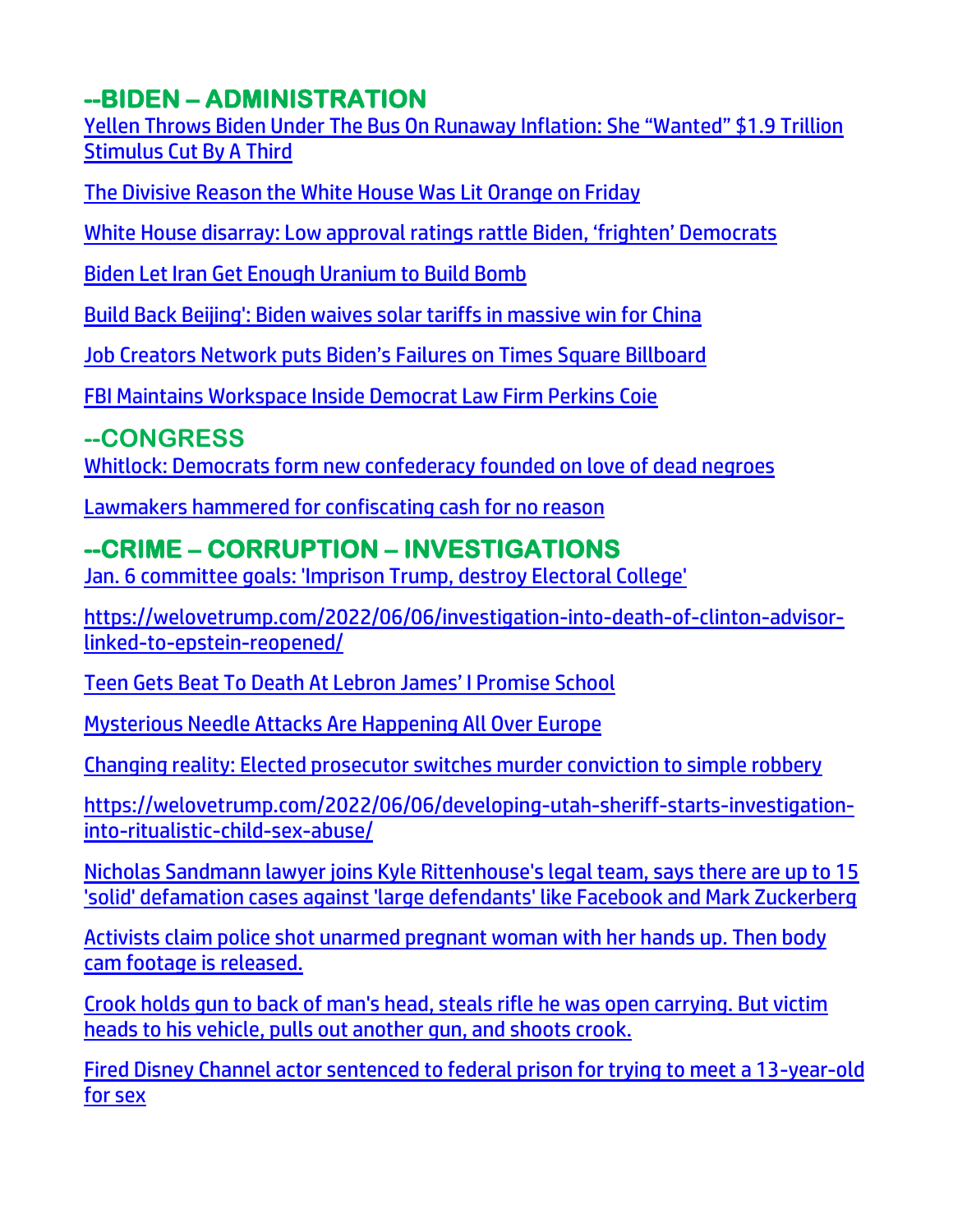#### **--DURHAM PROBE**

[No, Durham Is NOT Done…Not By a Long Shot!](https://welovetrump.com/2022/06/02/no-durham-is-not-done-not-by-a-long-shot/)

[Miranda Devine: The Hunter Biden Grand Jury Has Wrapped!](https://welovetrump.com/2022/06/02/miranda-devine-the-hunter-biden-grand-jury-has-wrapped/)

https://welovetrump.com/2022/06/07/durham-investigation-who-is-the-sourcebehind-crown-reporting/

[FBI Altered Statement on Intrusion Into Democratic Network Based on Input From](https://lists.youmaker.com/links/P0UGPTo8I6/Jlid8tcrj/7xAbPNiP2/nRwLz5A1Zy)  [Democrats' Lawyer](https://lists.youmaker.com/links/P0UGPTo8I6/Jlid8tcrj/7xAbPNiP2/nRwLz5A1Zy) 

**--ECONOMY - FINANCIAL**

[Exclusive: Elon Musk wants to cut 10% of Tesla jobs](https://www.reuters.com/technology/exclusive-musk-says-tesla-needs-cut-staff-by-10-pauses-all-hiring-2022-06-03/)

#### **--EDUCATION**

[Texas Governor Orders Random School Inspections in Bid to Ensure 'Culture of Constant](https://lists.youmaker.com/links/P0UGPTo8I6/Jlid8tcrj/7xAbPNiP2/qQ0tHH8M1M)  [Vigilance'](https://lists.youmaker.com/links/P0UGPTo8I6/Jlid8tcrj/7xAbPNiP2/qQ0tHH8M1M)

['We don't say a penis belongs to a man': Kindergarten teacher reportedly says he](https://www.theblaze.com/news/kindergarten-teacher-lgbt-gender-ideology)  [exposes kids to the terms transgender and gender-queer](https://www.theblaze.com/news/kindergarten-teacher-lgbt-gender-ideology) 

#### **--ELECTION**

[Rep. Rand Paul's Democrat Opponent Releases Campaign Video of Himself Being](https://welovetrump.com/2022/06/02/rep-rand-pauls-democrat-opponent-releases-campaign-video-of-himself-being-lynched/)  [Lynched](https://welovetrump.com/2022/06/02/rep-rand-pauls-democrat-opponent-releases-campaign-video-of-himself-being-lynched/)

[Why Did Trump Just Endorse RINO Kevin McCarthy?](https://welovetrump.com/2022/06/06/why-did-trump-just-endorse-rino-kevin-mccarthy/)

['2000 Mules' film 'hitting home' with likely voters, even DEMOCRATS!](https://www.wnd.com/2022/06/2000-mules-film-hitting-home-likely-american-voters/)

Morning: 2020 Election: Arizona Woman Pleads Guilty to 'Sophisticated' Ballot Harvesting Scheme

More [Than 8,000 Double-Registered Voters Found on New Jersey Rolls](https://lists.youmaker.com/links/84g4yBVh5Z/Jlid8tcrj/7xAbPNiP2/dIxQxPPAfk)

[David Horowitz: Zuckerburg's Outpouring of Money to 'Fix' the Election Was Ignored by](https://lists.youmaker.com/links/ronNAKQlq9/Jlid8tcrj/7xAbPNiP2/75HDyUS6pVO)  [the](https://lists.youmaker.com/links/ronNAKQlq9/Jlid8tcrj/7xAbPNiP2/75HDyUS6pVO) IRS

[Robert Knight: Dems pivoting from race to guns](https://inform.afa.net/optiext/optiextension.dll?ID=bJIbHK37MAhj9W23Wm%2B04FZ6uOAF9kXjLg%2BO9qGzyLWWMbTXOFp3i6n1PNM6lc5W45_bnp6Y0BwbcOHRVXeclcvUdEP1%2B3hqVqRvoLbb)

[Voter fraud leads to overturn of Compton city council election. Incumbent had taken](https://link.theblaze.com/click/27903390.924864/aHR0cHM6Ly93d3cudGhlYmxhemUuY29tL25ld3Mvdm90ZXItZnJhdWQtY29tcHRvbi1lbGVjdGlvbi1vdmVydHVybmVkP3V0bV9zb3VyY2U9dGhlYmxhemUtN0RheVRyZW5kaW5nVGVzdCZ1dG1fbWVkaXVtPWVtYWlsJnV0bV9jYW1wYWlnbj1UaGUgQmxhemUgUE0gVHJlbmRpbmcgMjAyMi0wNS0zMSZ1dG1fdGVybT1BQ1RJVkUgTElTVCAtIDcgRGF5IEVuZ2FnZW1lbnQ/61f82015384ca325d2cdab60C296292ab)  seat by single vote — except four ballots [cast for him were illegal.](https://link.theblaze.com/click/27903390.924864/aHR0cHM6Ly93d3cudGhlYmxhemUuY29tL25ld3Mvdm90ZXItZnJhdWQtY29tcHRvbi1lbGVjdGlvbi1vdmVydHVybmVkP3V0bV9zb3VyY2U9dGhlYmxhemUtN0RheVRyZW5kaW5nVGVzdCZ1dG1fbWVkaXVtPWVtYWlsJnV0bV9jYW1wYWlnbj1UaGUgQmxhemUgUE0gVHJlbmRpbmcgMjAyMi0wNS0zMSZ1dG1fdGVybT1BQ1RJVkUgTElTVCAtIDcgRGF5IEVuZ2FnZW1lbnQ/61f82015384ca325d2cdab60C296292ab)

[Radical socialist San Francisco DA poised to be ousted from his job in embarrassing](https://link.theblaze.com/click/27911121.938694/aHR0cHM6Ly93d3cudGhlYmxhemUuY29tL25ld3Mvc2FuLWZyYW5jaXNjby1kYS1yZWNhbGwtZWZmb3J0P3V0bV9zb3VyY2U9dGhlYmxhemUtN0RheVRyZW5kaW5nVGVzdCZ1dG1fbWVkaXVtPWVtYWlsJnV0bV9jYW1wYWlnbj1BZnRlcm5vb24gQXV0byBUcmVuZGluZyA3IERheSBFbmdhZ2VkIDIwMjItMDYtMDEmdXRtX3Rlcm09QUNUSVZFIExJU1QgLSA3IERheSBFbmdhZ2VtZW50/61f82015384ca325d2cdab60Cb877a481)  [fashion](https://link.theblaze.com/click/27911121.938694/aHR0cHM6Ly93d3cudGhlYmxhemUuY29tL25ld3Mvc2FuLWZyYW5jaXNjby1kYS1yZWNhbGwtZWZmb3J0P3V0bV9zb3VyY2U9dGhlYmxhemUtN0RheVRyZW5kaW5nVGVzdCZ1dG1fbWVkaXVtPWVtYWlsJnV0bV9jYW1wYWlnbj1BZnRlcm5vb24gQXV0byBUcmVuZGluZyA3IERheSBFbmdhZ2VkIDIwMjItMDYtMDEmdXRtX3Rlcm09QUNUSVZFIExJU1QgLSA3IERheSBFbmdhZ2VtZW50/61f82015384ca325d2cdab60Cb877a481)

**--FOREIGN RELATIONS**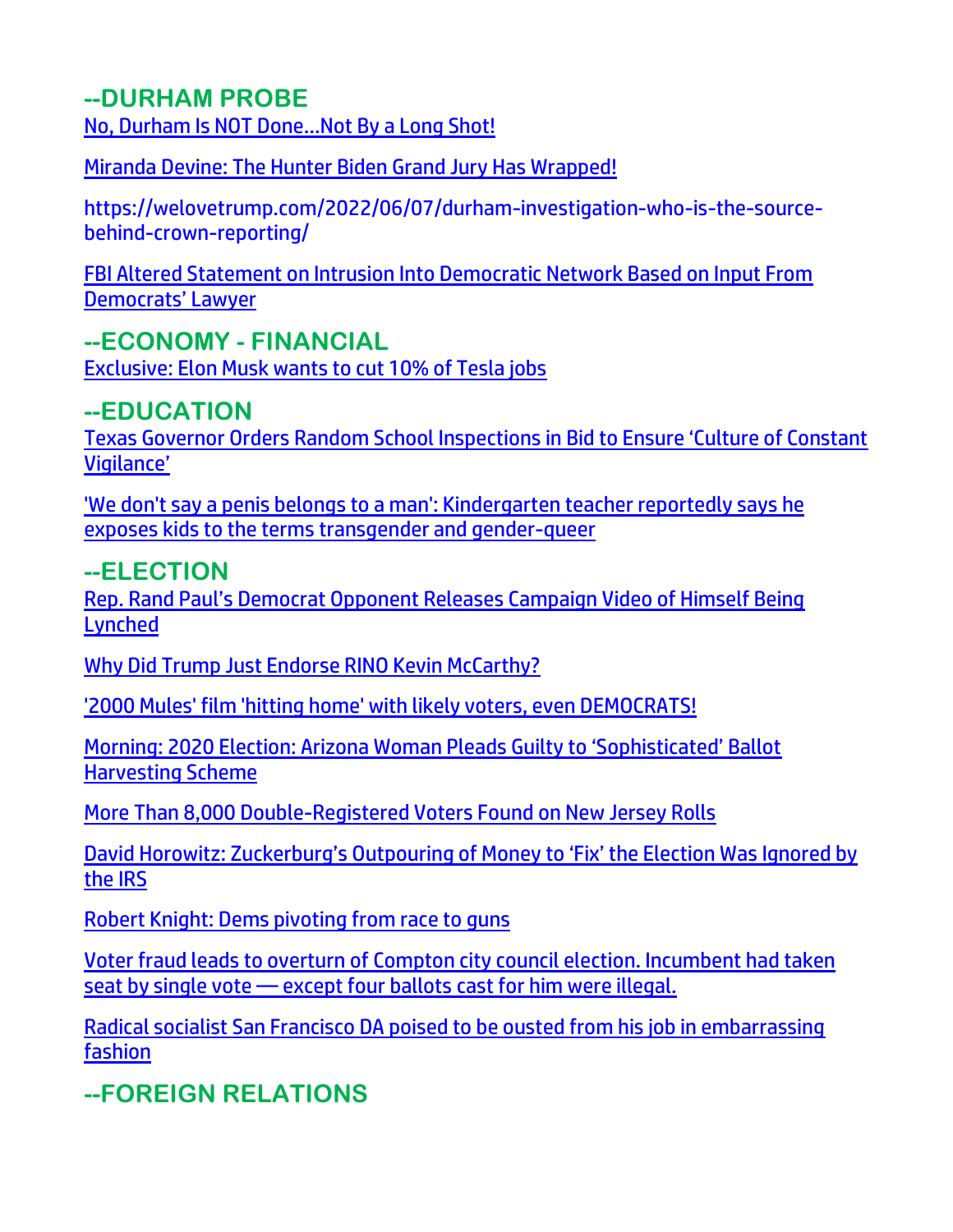[https://welovetrump.com/2022/06/06/why-is-jacinda-ardern-prime-minister-of-new](https://welovetrump.com/2022/06/06/why-is-jacinda-ardern-prime-minister-of-new-zealand-visiting-blackrock-headquarters-watch/)[zealand-visiting-blackrock-headquarters-watch/](https://welovetrump.com/2022/06/06/why-is-jacinda-ardern-prime-minister-of-new-zealand-visiting-blackrock-headquarters-watch/)

FOLLOWING IN THE FOOTSTEPS OF AH…

[Traitor Trudeau to freeze all handgun sales in Canada in latest act of war against](https://ce-publicdy.naturalnews.com/ct.asp?id=E5BCAFA6C8EEF366277A44CF1F0276F5AACA564A5B06169E77428F5F4C4E426D7073A4F28A335F468BDC5CB2E1E099E8&ct=4aeUs2AAAABCWmgzMUFZJlNZT%2fhIwQAAGhmAAAP6EC%2fn3pAgAEjB6ag9T1Hqep%2bpqNqBFPymowj0QyBpjzUVHhStpf3qXbkYkKYcQ25HFmrTtwnyrEmiHkZPMiKjxrzVILuE0F8y3%2b3zrWVnlHQ4rGI7OBdyRThQkE%2f4SME%3d)  [citizens](https://ce-publicdy.naturalnews.com/ct.asp?id=E5BCAFA6C8EEF366277A44CF1F0276F5AACA564A5B06169E77428F5F4C4E426D7073A4F28A335F468BDC5CB2E1E099E8&ct=4aeUs2AAAABCWmgzMUFZJlNZT%2fhIwQAAGhmAAAP6EC%2fn3pAgAEjB6ag9T1Hqep%2bpqNqBFPymowj0QyBpjzUVHhStpf3qXbkYkKYcQ25HFmrTtwnyrEmiHkZPMiKjxrzVILuE0F8y3%2b3zrWVnlHQ4rGI7OBdyRThQkE%2f4SME%3d)

[Biden Admin: Chinese Communist Party Is "Integral" to Global Progress](https://100percentfedup.com/biden-admin-chinese-communist-party-is-integral-to-global-progress/)

[Chilean President Calls for a "Total Ban on Gun Ownership" \(VIDEO\)](https://welovetrump.com/2022/06/02/chilean-president-calls-for-a-total-ban-on-gun-ownership-video/)

[https://welovetrump.com/2022/06/04/document-reveals-uk-government-intends-to](https://welovetrump.com/2022/06/04/document-reveals-uk-government-intends-to-ban-all-air-travel-and-drastically-reduce-red-meat-consumption-by-2050/)[ban-all-air-travel-and-drastically-reduce-red-meat-consumption-by-2050/](https://welovetrump.com/2022/06/04/document-reveals-uk-government-intends-to-ban-all-air-travel-and-drastically-reduce-red-meat-consumption-by-2050/)

[Nuclear-armed Pakistan now on the verge of economic collapse, following in path of Sri](https://www.naturalnews.com/2022-06-03-nuclear-armed-pakistan-on-verge-of-economic-collapse.html)  [Lanka](https://www.naturalnews.com/2022-06-03-nuclear-armed-pakistan-on-verge-of-economic-collapse.html)

[Kuwait summons US embassy official over tweets that 'support homosexuality'](https://english.alaraby.co.uk/news/kuwait-summons-us-official-over-pro-homosexuality-tweets)

[The Spanish Meteorological Agency has confessed that Spain is being sprayed with lead](https://coldwelliantimes.com/english/the-spanish-meteorological-agency-has-confessed-that-spain-is-being-sprayed-with-lead-dioxide-silver-iodide-and-diatomite/)  [dioxide, silver iodide and diatomite.](https://coldwelliantimes.com/english/the-spanish-meteorological-agency-has-confessed-that-spain-is-being-sprayed-with-lead-dioxide-silver-iodide-and-diatomite/)

#### **--GUNS**

[Federal GUN CONTROL will be NULLIFIED by red states](https://www.brighteon.com/bb91a5e7-f75a-470a-ac04-0e4dbd4f7294)

[Results from CBS News poll on mass shootings lead to online liberal meltdown](https://link.theblaze.com/click/27969978.1058211/aHR0cHM6Ly93d3cudGhlYmxhemUuY29tL25ld3MvY2JzLXBvbGwtbWFzcy1zaG9vdGluZ3MtcmVwdWJsaWNhbnM_dXRtX3NvdXJjZT10aGVibGF6ZS1kYWlseUFNJnV0bV9tZWRpdW09ZW1haWwmdXRtX2NhbXBhaWduPURhaWx5LU5ld3NsZXR0ZXJfX0FNIDIwMjItMDYtMDcmdXRtX3Rlcm09QUNUSVZFIExJU1QgLSBUaGVCbGF6ZSBEYWlseSBBTQ/61f82015384ca325d2cdab60Cf73b4833)

[https://welovetrump.com/2022/06/07/democrat-gov-kathy-hochul-raises-ar-15](https://welovetrump.com/2022/06/07/democrat-gov-kathy-hochul-raises-ar-15-age-to-21/) [age-to-21/](https://welovetrump.com/2022/06/07/democrat-gov-kathy-hochul-raises-ar-15-age-to-21/)

[Even the Washington Post called out the left-wing ADL over its fraudulent claims that](https://www.naturalnews.com/2022-06-05-washington-post-called-out-adl-fraudulent-claims-right-wing-extremist-violence.html)  "right-[wing extremist violence" is responsible for most killings](https://www.naturalnews.com/2022-06-05-washington-post-called-out-adl-fraudulent-claims-right-wing-extremist-violence.html)

[GUN CONTROL: Republican Congressman Ends Reelection Bid After Backing AR-15 Ban](https://lists.youmaker.com/links/0MFhGPQUk6/Jlid8tcrj/7xAbPNiP2/uUUM5I604t)

[Biden fails fact-check on claim that more children died from guns than in car accidents](https://link.theblaze.com/click/27950050.1157608/aHR0cHM6Ly93d3cudGhlYmxhemUuY29tL25ld3MvYmlkZW4tZ3Vucy1jaGlsZHJlbi1kZWF0aHMtY2Fycz91dG1fc291cmNlPXRoZWJsYXplLWJyZWFraW5nJnV0bV9tZWRpdW09ZW1haWwmdXRtX2NhbXBhaWduPU5ldy1UcmVuZGluZy1TdG9yeV9XRUVLRU5EIDIwMjItMDYtMDQmdXRtX3Rlcm09QUNUSVZFIExJU1QgLSBUaGVCbGF6ZSBCcmVha2luZyBOZXdz/61f82015384ca325d2cdab60C1ca05de8)

[Joe Biden admitted in 1985 criminals will get firearms 'with or without gun control'](https://www.naturalnews.com/2022-06-03-biden-admitted-criminals-get-firearms-without-gun-control.html)

[NRA board member schools CNN's Jim Acosta in fiery interview on gun control: 'Isn't this](https://link.theblaze.com/click/27899122.935463/aHR0cHM6Ly93d3cudGhlYmxhemUuY29tL25ld3MvamltLWFjb3N0YS1ucmEtYm9hcmQtbWVtYmVyLWd1bi1jb250cm9sP3V0bV9zb3VyY2U9dGhlYmxhemUtN0RheVRyZW5kaW5nVGVzdCZ1dG1fbWVkaXVtPWVtYWlsJnV0bV9jYW1wYWlnbj1BZnRlcm5vb24gQXV0byBUcmVuZGluZyA3IERheSBFbmdhZ2VkIDIwMjItMDUtMzEmdXRtX3Rlcm09QUNUSVZFIExJU1QgLSA3IERheSBFbmdhZ2VtZW50/61f82015384ca325d2cdab60C4b294316)  [blood on your hands?'](https://link.theblaze.com/click/27899122.935463/aHR0cHM6Ly93d3cudGhlYmxhemUuY29tL25ld3MvamltLWFjb3N0YS1ucmEtYm9hcmQtbWVtYmVyLWd1bi1jb250cm9sP3V0bV9zb3VyY2U9dGhlYmxhemUtN0RheVRyZW5kaW5nVGVzdCZ1dG1fbWVkaXVtPWVtYWlsJnV0bV9jYW1wYWlnbj1BZnRlcm5vb24gQXV0byBUcmVuZGluZyA3IERheSBFbmdhZ2VkIDIwMjItMDUtMzEmdXRtX3Rlcm09QUNUSVZFIExJU1QgLSA3IERheSBFbmdhZ2VtZW50/61f82015384ca325d2cdab60C4b294316)

[Dan Crenshaw rebuffs CNN's Dana Bash time and time again in back-and-forth](https://link.theblaze.com/click/27899122.935463/aHR0cHM6Ly93d3cudGhlYmxhemUuY29tL25ld3MvZGFuLWNyZW5zaGF3LWNubi1kYW5hLWJhc2gtZ3Vucz91dG1fc291cmNlPXRoZWJsYXplLTdEYXlUcmVuZGluZ1Rlc3QmdXRtX21lZGl1bT1lbWFpbCZ1dG1fY2FtcGFpZ249QWZ0ZXJub29uIEF1dG8gVHJlbmRpbmcgNyBEYXkgRW5nYWdlZCAyMDIyLTA1LTMxJnV0bV90ZXJtPUFDVElWRSBMSVNUIC0gNyBEYXkgRW5nYWdlbWVudA/61f82015384ca325d2cdab60C9aa83904)  [interview about guns and gun control](https://link.theblaze.com/click/27899122.935463/aHR0cHM6Ly93d3cudGhlYmxhemUuY29tL25ld3MvZGFuLWNyZW5zaGF3LWNubi1kYW5hLWJhc2gtZ3Vucz91dG1fc291cmNlPXRoZWJsYXplLTdEYXlUcmVuZGluZ1Rlc3QmdXRtX21lZGl1bT1lbWFpbCZ1dG1fY2FtcGFpZ249QWZ0ZXJub29uIEF1dG8gVHJlbmRpbmcgNyBEYXkgRW5nYWdlZCAyMDIyLTA1LTMxJnV0bV90ZXJtPUFDVElWRSBMSVNUIC0gNyBEYXkgRW5nYWdlbWVudA/61f82015384ca325d2cdab60C9aa83904)

[Violence In Hospitals: Mass shootings barely compare to the medical violence routinely](https://ce-publicdy.naturalnews.com/ct.asp?id=4BE1342FA56C6DF68534D2C7E20ACAD2D5A55AF18425BA72650E62D6CAFF92CF552FBDF5456A4B7D9E8EA807DF4FB646&ct=4aeUs4cAAABCWmgzMUFZJlNZCx7vIgAAH5mAAAPRED7n36AgAGoinqeI0gzIRk0Gqenqaaj1Gm1ADRE8DXVpncdwhbB6p7SaiLEIRtKGLlI8MFycnLgM4puPAxCas9OTW4j2wrKxYNKJhczNXIgN8qUeZ8BoUarxq7xXJTZYURqEhgqj73%2bLuSKcKEgFj3eRAA%3d%3d)  [inflicted by many surgeons and doctors](https://ce-publicdy.naturalnews.com/ct.asp?id=4BE1342FA56C6DF68534D2C7E20ACAD2D5A55AF18425BA72650E62D6CAFF92CF552FBDF5456A4B7D9E8EA807DF4FB646&ct=4aeUs4cAAABCWmgzMUFZJlNZCx7vIgAAH5mAAAPRED7n36AgAGoinqeI0gzIRk0Gqenqaaj1Gm1ADRE8DXVpncdwhbB6p7SaiLEIRtKGLlI8MFycnLgM4puPAxCas9OTW4j2wrKxYNKJhczNXIgN8qUeZ8BoUarxq7xXJTZYURqEhgqj73%2bLuSKcKEgFj3eRAA%3d%3d)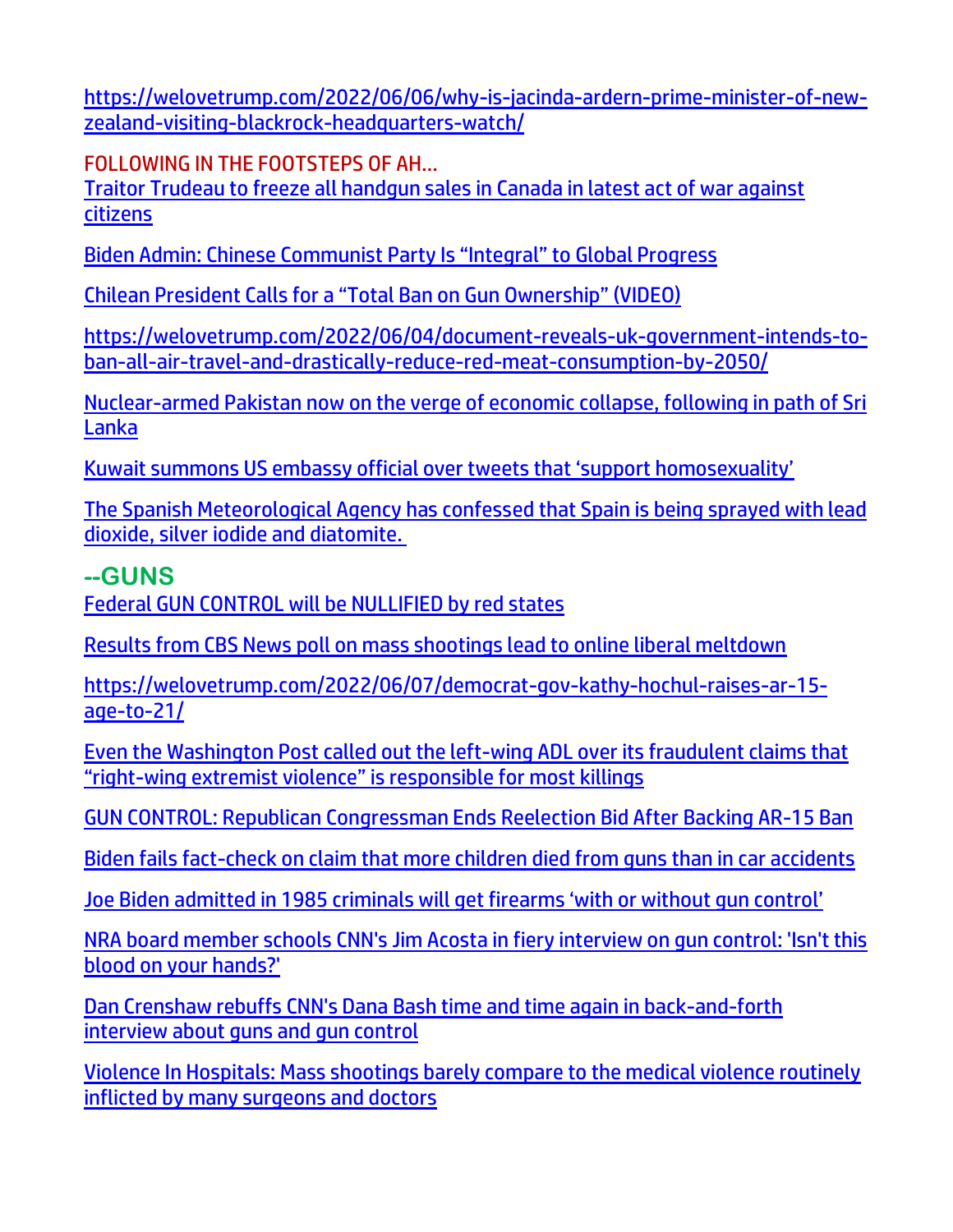[Matthew McConaughey calls for 'gun responsibility' not gun control, goes on to demand](https://link.theblaze.com/click/27963904.950111/aHR0cHM6Ly93d3cudGhlYmxhemUuY29tL25ld3MvbWF0dGhldy1tY2NvbmF1Z2hleS1ndW4tcmVzcG9uc2liaWxpdHktZ3VuLWNvbnRyb2w_dXRtX3NvdXJjZT10aGVibGF6ZS03RGF5VHJlbmRpbmdUZXN0JnV0bV9tZWRpdW09ZW1haWwmdXRtX2NhbXBhaWduPUFmdGVybm9vbiBBdXRvIFRyZW5kaW5nIDcgRGF5IEVuZ2FnZWQgMjAyMi0wNi0wNiZ1dG1fdGVybT1BQ1RJVkUgTElTVCAtIDcgRGF5IEVuZ2FnZW1lbnQ/61f82015384ca325d2cdab60C06f068ee)  [gun control](https://link.theblaze.com/click/27963904.950111/aHR0cHM6Ly93d3cudGhlYmxhemUuY29tL25ld3MvbWF0dGhldy1tY2NvbmF1Z2hleS1ndW4tcmVzcG9uc2liaWxpdHktZ3VuLWNvbnRyb2w_dXRtX3NvdXJjZT10aGVibGF6ZS03RGF5VHJlbmRpbmdUZXN0JnV0bV9tZWRpdW09ZW1haWwmdXRtX2NhbXBhaWduPUFmdGVybm9vbiBBdXRvIFRyZW5kaW5nIDcgRGF5IEVuZ2FnZWQgMjAyMi0wNi0wNiZ1dG1fdGVybT1BQ1RJVkUgTElTVCAtIDcgRGF5IEVuZ2FnZW1lbnQ/61f82015384ca325d2cdab60C06f068ee)

**---ILLEGAL DRUGS** NYC subway ad tells fentanyl use[rs to 'be empowered' with tips for usage](https://delivery.email.saraacarter.com/GUIDARZE?id=153976=eh4CVwZWCQQBTAsEUAxQVVYGUFIFUgBWU1IHCwFYCg0OUANRVlMCVVYDUAQHWwRWDwAeXlxdAxEKDCRUVABaVBcBXQtPVAYGAwABAFEPAwYFBFANAwcaChURFEADThxcXA5bEFYXSR1SXVJbChdGVUVTA1dWQxIHE0sHXFROdG1wJnM0aSAPWlNMRQE=&fl=URZGFkBfHxxDVV9XC1xBRl5XERpdVAMMBksHXFROUFRQAVk=&ext=dD1leUpoYkdjaU9pSklVekkxTmlJc0luUjVjQ0k2SWtwWFZDSjkuZXlKd0lqcGJiblZzYkN4dWRXeHNMQ0pvZEhSd2N6b3ZMM05oY21GaFkyRnlkR1Z5TG1OdmJTOXVlV010YzNWaWQyRjVMV0ZrTFhSbGJHeHpMV1psYm5SaGJubHNMWFZ6WlhKekxYUnZMV0psTFdWdGNHOTNaWEpsWkMxM2FYUm9MWFJwY0hNdFptOXlMWFZ6WVdkbEx6OTFkRzFmYzI5MWNtTmxQV3BsWlc1bkptcGxiVDFqTldFek9EVTNNR013WVdSalkyTm1PR0ZpTTJSak9XSmlOekF5TXpObU15SXNiblZzYkN3eExHWmhiSE5sTEdaaGJITmxMQ0prWkRVd056TXlaQzB6WTJaaExUUTFZamN0T0RVeE1TMDJaV1V5WVRBMk1HRTROek1pTENJNFpUSTBNRGRoTUMxaVpqY3hMVFExTkdVdE9ETmtZUzFpWWpNM1lqbG1aV0kzWm1ZaUxDSTRZV1kxTnpBNE1DMDVZekV6TFRSaVpETXRZamcyWmkwd1lqTmpOV1JtT1RGbU1XSWlMQ0pvZEhSd2N6b3ZMM05oY21GaFkyRnlkR1Z5TG1OdmJTOXVlV010YzNWaWQyRjVMV0ZrTFhSbGJHeHpMV1psYm5SaGJubHNMWFZ6WlhKekxYUnZMV0psTFdWdGNHOTNaWEpsWkMxM2FYUm9MWFJwY0hNdFptOXlMWFZ6WVdkbEx5SXNJbU0zY0ROZk1DSXNJbVZ0WVdsc0lpd2lSRk1pWFN3aWFXRjBJam94TmpVME1EZzROakV3ZlEuNS1iUUJuSE43WFR5U0dkOGoxSnR6ME1OR0dzYjlxOHV6RmM5TkJBQkFNWQ==)

[Police find baby sleeping in a locked room with 500 fentanyl pills and a pound of](https://link.theblaze.com/click/27951504.1033137/aHR0cHM6Ly93d3cudGhlYmxhemUuY29tL25ld3MvcHJlc2NvdHQtYmFieS1mZW50YW55bC1tZXRoLXJvb20_dXRtX3NvdXJjZT10aGVibGF6ZS1kYWlseVBNJnV0bV9tZWRpdW09ZW1haWwmdXRtX2NhbXBhaWduPURhaWx5LU5ld3NsZXR0ZXJfX1BNIDIwMjItMDYtMDQmdXRtX3Rlcm09QUNUSVZFIExJU1QgLSBUaGVCbGF6ZSBEYWlseSBQTQ/61f82015384ca325d2cdab60C77105701)  [methamphetamine after a traffic stop](https://link.theblaze.com/click/27951504.1033137/aHR0cHM6Ly93d3cudGhlYmxhemUuY29tL25ld3MvcHJlc2NvdHQtYmFieS1mZW50YW55bC1tZXRoLXJvb20_dXRtX3NvdXJjZT10aGVibGF6ZS1kYWlseVBNJnV0bV9tZWRpdW09ZW1haWwmdXRtX2NhbXBhaWduPURhaWx5LU5ld3NsZXR0ZXJfX1BNIDIwMjItMDYtMDQmdXRtX3Rlcm09QUNUSVZFIExJU1QgLSBUaGVCbGF6ZSBEYWlseSBQTQ/61f82015384ca325d2cdab60C77105701)

[Overdose rates up 700% in Oregon after the state decriminalized the possession of](https://link.theblaze.com/click/27951504.1033137/aHR0cHM6Ly93d3cudGhlYmxhemUuY29tL25ld3MvLTI2NTc0NTgxMDc_dXRtX3NvdXJjZT10aGVibGF6ZS1kYWlseVBNJnV0bV9tZWRpdW09ZW1haWwmdXRtX2NhbXBhaWduPURhaWx5LU5ld3NsZXR0ZXJfX1BNIDIwMjItMDYtMDQmdXRtX3Rlcm09QUNUSVZFIExJU1QgLSBUaGVCbGF6ZSBEYWlseSBQTQ/61f82015384ca325d2cdab60C205f200e)  [hard drugs](https://link.theblaze.com/click/27951504.1033137/aHR0cHM6Ly93d3cudGhlYmxhemUuY29tL25ld3MvLTI2NTc0NTgxMDc_dXRtX3NvdXJjZT10aGVibGF6ZS1kYWlseVBNJnV0bV9tZWRpdW09ZW1haWwmdXRtX2NhbXBhaWduPURhaWx5LU5ld3NsZXR0ZXJfX1BNIDIwMjItMDYtMDQmdXRtX3Rlcm09QUNUSVZFIExJU1QgLSBUaGVCbGF6ZSBEYWlseSBQTQ/61f82015384ca325d2cdab60C205f200e)

[Were you aware that Iran has been trafficking drugs into America?](https://inform.afa.net/optiext/optiextension.dll?ID=fNMfJaiaubMBoIfdVCLgWnAvANJEDaOfu28SoArt_or1Ns81SY9u7j%2BkCE2s4aJQCI2EJ2mGapDXlygB2JH4x%2BmLJlkEqJxmBqLAWJfu)

#### **--IMMIGRATION**

[Migrant caravan packing thousands marching to U.S. border](https://www.wnd.com/2022/06/migrant-caravan-packing-thousands-marching-u-s-border/)

[Illegal immigrant population balloons as number of foreign-born individuals rockets to](https://www.rsbnetwork.com/news/illegal-immigrant-population-balloons-as-number-of-foreign-born-individuals-rockets-to-47-million/)  [47 million](https://www.rsbnetwork.com/news/illegal-immigrant-population-balloons-as-number-of-foreign-born-individuals-rockets-to-47-million/)

## **--MEDIA – DISINFORMATION - BIG TECH**

Western [media now fully "woke" by refusing to report transgender rape to avoid](https://www.naturalnews.com/2022-06-06-western-media-refusing-to-report-transgender-rape.html)  ["misgendering"](https://www.naturalnews.com/2022-06-06-western-media-refusing-to-report-transgender-rape.html)

['Very, very, very, very, very bad': CNN makes painful admission about Biden](https://www.wnd.com/2022/06/bad-cnn-makes-painful-admission-biden/)

[MSNBC says Hispanics are turning Republican because of 'really really toxic culture](https://link.theblaze.com/click/27922563.1137864/aHR0cHM6Ly93d3cudGhlYmxhemUuY29tL25ld3MvbXNuYmMtaGlzcGFuaWNzLWdvcC1jdWx0dXJlLXdhcj91dG1fc291cmNlPXRoZWJsYXplLWJyZWFraW5nJnV0bV9tZWRpdW09ZW1haWwmdXRtX2NhbXBhaWduPTIwMjIwNjAzU3BvbnNvcmVkVHJlbmRpbmctR3JpcDYmdXRtX3Rlcm09QUNUSVZFIExJU1QgLSBUaGVCbGF6ZSBCcmVha2luZyBOZXdz/61f82015384ca325d2cdab60Cadfcd722)  [wars' and 'paranoia' against socialism in schools](https://link.theblaze.com/click/27922563.1137864/aHR0cHM6Ly93d3cudGhlYmxhemUuY29tL25ld3MvbXNuYmMtaGlzcGFuaWNzLWdvcC1jdWx0dXJlLXdhcj91dG1fc291cmNlPXRoZWJsYXplLWJyZWFraW5nJnV0bV9tZWRpdW09ZW1haWwmdXRtX2NhbXBhaWduPTIwMjIwNjAzU3BvbnNvcmVkVHJlbmRpbmctR3JpcDYmdXRtX3Rlcm09QUNUSVZFIExJU1QgLSBUaGVCbGF6ZSBCcmVha2luZyBOZXdz/61f82015384ca325d2cdab60Cadfcd722)

[Is Google Selling Your Private Data to China?](https://lists.youmaker.com/links/0MFhGPQUk6/Jlid8tcrj/7xAbPNiP2/q6PRE55yC3) 

[Poland Sets The Bar With Bill To Fine Tech Giants \\$13.5m Every Time They Censor Legal](https://www.wakingtimes.com/poland-sets-the-bar-with-bill-to-fine-tech-giants-13-5m-every-time-they-censor-legal-free-speech/)  [Free Speech](https://www.wakingtimes.com/poland-sets-the-bar-with-bill-to-fine-tech-giants-13-5m-every-time-they-censor-legal-free-speech/)

## **--STATES**

[Los Angeles Beach Lifeguards Getting Big Bucks, Plush Retirement Benefits](https://lists.youmaker.com/links/6ucyaowUBU/Jlid8tcrj/7xAbPNiP2/dkbGTICq5T)

[BLUE STATE EXODUS: Many Consider Leaving One of the Biggest Blue States](https://lists.youmaker.com/links/0MFhGPQUk6/Jlid8tcrj/7xAbPNiP2/lsVBh3GLol)

## **--SUPREME COURT - TRIALS - OTHER LEGAL**

[Supreme Court Justice-designate Ketanji Brown Jackson claps after the New Zealand](https://www.theblaze.com/news/ketanji-brown-jackson-clap-assault-weapons)  [prime minister mentions her nation's assault weapon ban](https://www.theblaze.com/news/ketanji-brown-jackson-clap-assault-weapons) 

## **--TRUMP**

[Network anchor soiling self over Trump being allowed to run in 2024](https://www.wnd.com/2022/06/network-anchor-soiling-self-trump-allowed-run-2024/)